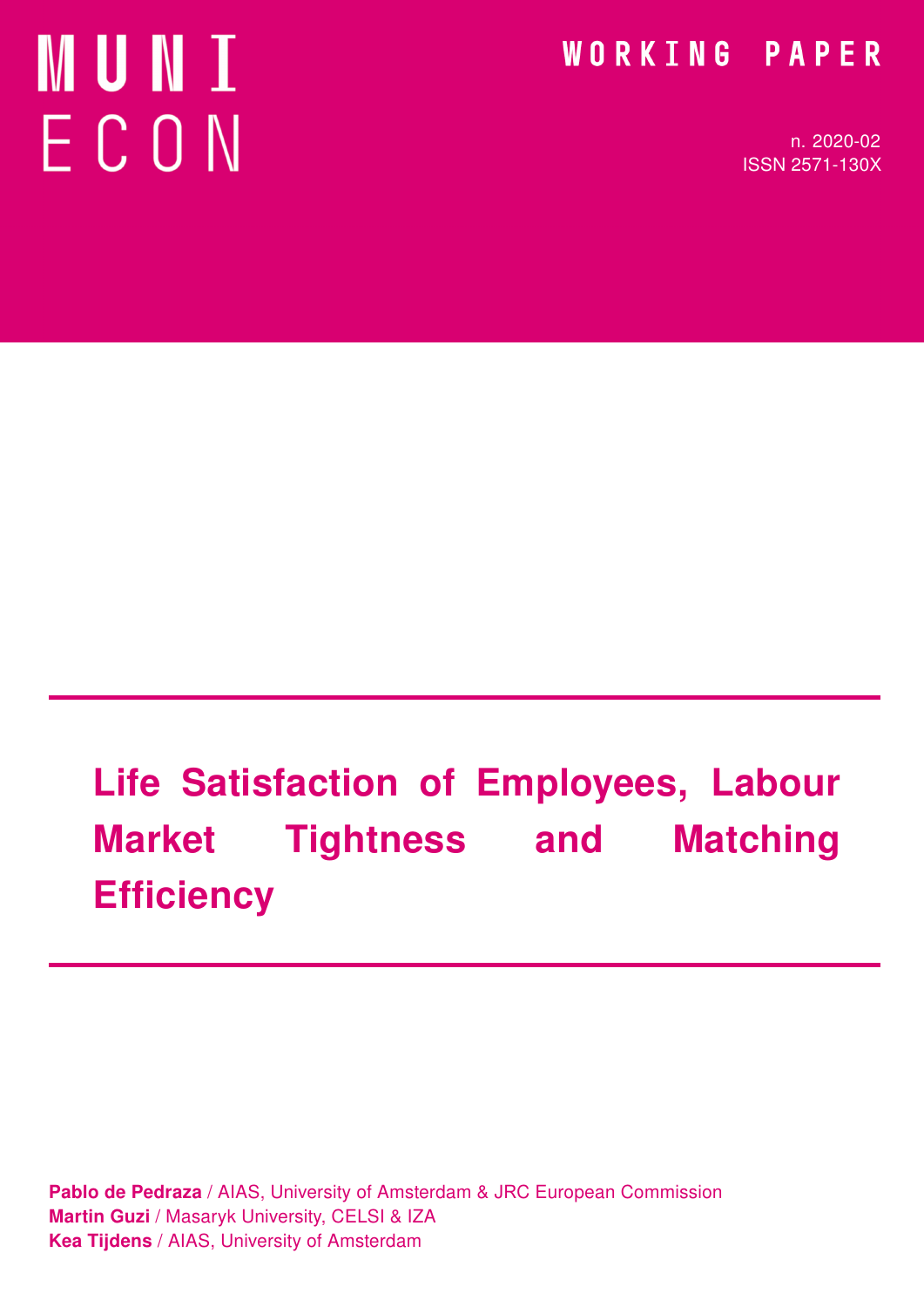## Life Satisfaction of Employees, Labour Market Tightness and Matching **Efficiency**

### Abstract

Di Tella et al. (2001) show that temporary fluctuations in life satisfaction (LS) are correlated with macroeconomic circumstances such as gross domestic product, unemployment, and inflation. In this paper, we bring attention to labour market measures from search and matching models (Pissarides 2000). Our analysis follows the two-stage estimation strategy used in Di Tella et al. (2001) to explore sectoral unemployment levels, labour market tightness, and matching efficiency as LS determinants. In the first stage, we use a large sample of individual data collected from a continuous web survey during the 2007-2014 period in the Netherlands to obtain regression-adjusted measures of LS by quarter and economic sector. In the second-stage, we regress LS measures against the unemployment level, labour market tightness, and matching efficiency. Our results are threefold. First, the negative link between unemployment and an employee's LS is confirmed at the sectoral level. Second, labour market tightness, measured as the number of vacancies per job-seeker rather than the number of vacancies per unemployed, is shown to be relevant to the LS of workers. Third, labour market matching efficiency affects the LS of workers differently when they are less satisfied with their job and in temporary employment. Our results give support to government interventions aimed at activating demand for labour, improving the matching of job-seekers to vacant jobs, and reducing information frictions by supporting match-making technologies.

#### Masaryk University

Faculty of Economics and Administration

Authors:

Pablo de Pedraza / AIAS, University of Amsterdam & JRC European Commission Martin Guzi / Masaryk University, CELSI & IZA Kea Tijdens / AIAS, University of Amsterdam

Contact: pablo.depedraza@ec.europa.eu, martin.guzi@econ.muni.cz, k.g.tijdens@uva.nl Creation date: 2020-05-15 Revision date:

Keywords: life satisfaction, matching efficiency, tightness, unemployment JEL classification: E24, J21

#### Citation:<br>de Pedraza, P., Guzi, M., Tijdens, K. 2020. *Life Satisfaction of Employees, Labour Market Tightness* and Matching Efficiency. MUNI ECON Working Paper n. 2020-02. Brno: Masaryk University.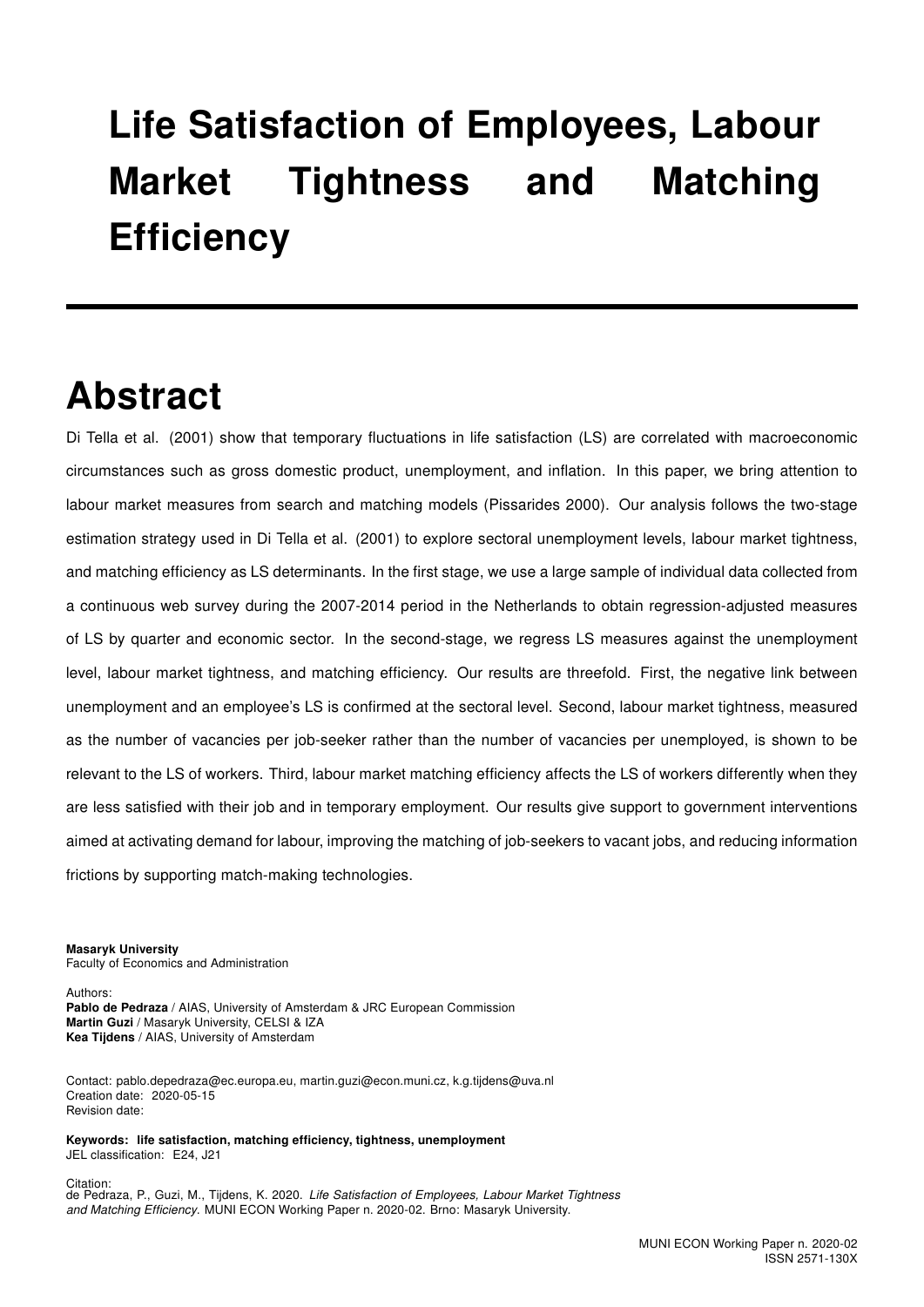#### Life Satisfaction of Employees, Labour Market Tightness and Matching Efficiency

#### Pablo de Pedraza<sup>1</sup>

AIAS, University of Amsterdam and JRC European Commission

#### Martin Guzi

Masaryk University, CELSI and IZA

#### Kea Tijdens

AIAS, University of Amsterdam

#### Abstract

Di Tella et al. (2001) show that temporary fluctuations in life satisfaction (LS) are correlated with macroeconomic circumstances such as gross domestic product, unemployment, and inflation. In this paper, we bring attention to labour market measures from search and matching models (Pissarides 2000). Our analysis follows the two-stage estimation strategy used in Di Tella et al. (2001) to explore sectoral unemployment levels, labour market tightness, and matching efficiency as LS determinants. In the first stage, we use a large sample of individual data collected from a continuous web survey during the 2007- 2014 period in the Netherlands to obtain regression-adjusted measures of LS by quarter and economic sector. In the second-stage, we regress LS measures against the unemployment level, labour market tightness, and matching efficiency. Our results are threefold. First, the negative link between unemployment and an employee's LS is confirmed at the sectoral level. Second, labour market tightness, measured as the number of vacancies per job-seeker rather than the number of vacancies per unemployed, is shown to be relevant to the LS of workers. Third, labour market matching efficiency affects the LS of workers differently when they are less satisfied with their job and in temporary employment. Our results give support to government interventions aimed at activating demand for labour, improving the matching of job-seekers to vacant jobs, and reducing information frictions by supporting match-making technologies.

JEL codes: E24, J21

Keywords: life satisfaction; matching efficiency; tightness; unemployment.

<sup>&</sup>lt;sup>1</sup> Corresponding author: Pablo de Pedraza, European Commission, DG Joint Research Centre, Directorate I -Competences, Unit I.1 - Modelling, Indicators and Impact Evaluation, Competence Centre on Composite Indicators and Scoreboards (COIN), E-mail: pablo.depedraza@ec.europa.eu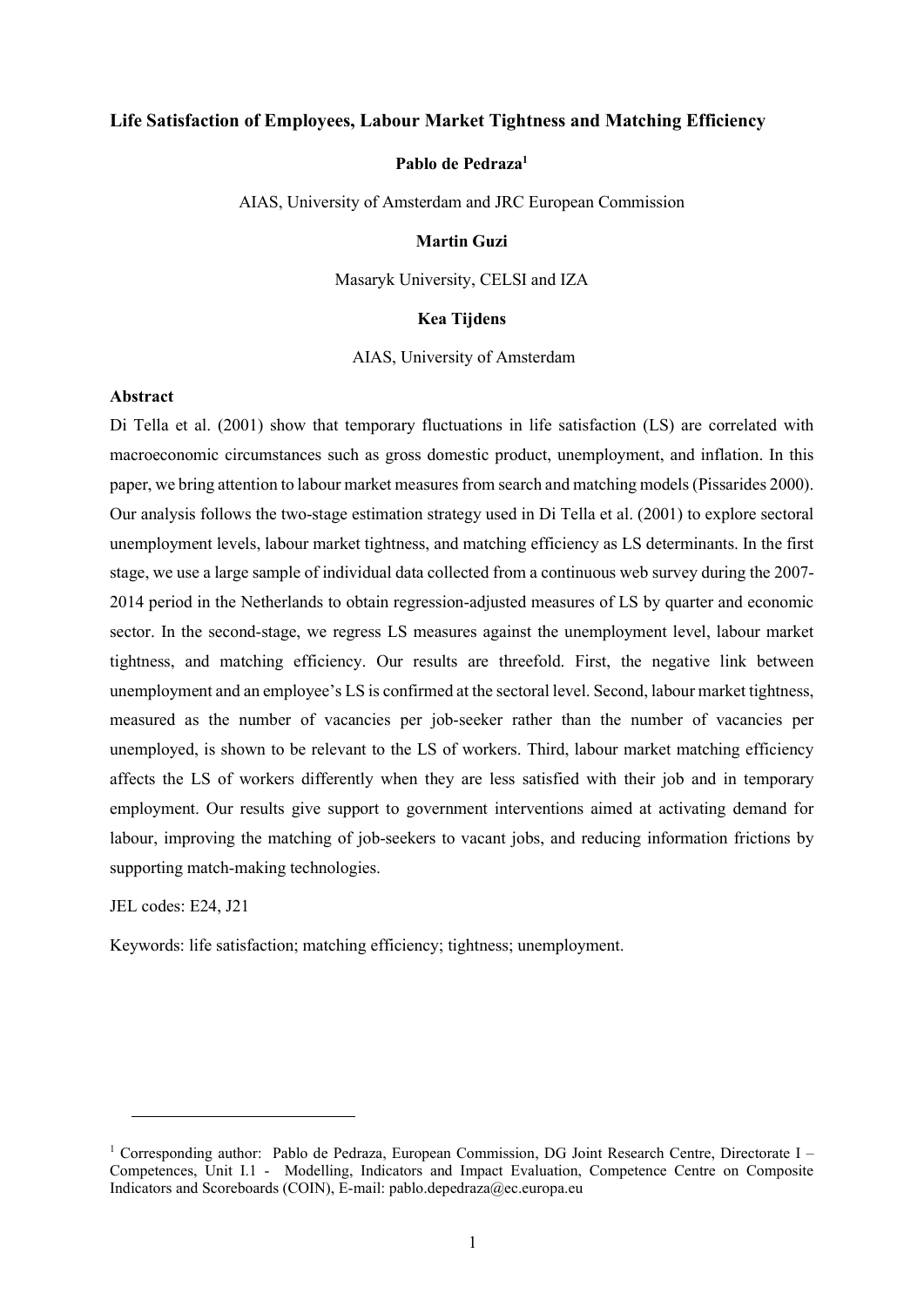#### 1. Introduction

This paper aims to explore whether matching efficiency and labour market tightness influence the life satisfaction of employed workers (Pissarides 2000; Petrongolo and Pissarides 2001; Kahneman and Sugden 2005; Biswas-Diener, Kashdan and King 2009; Synard and Gazzola 2017). As far as we know, no evidence of this relationship has been documented before. Life satisfaction (LS) is moderately stable over time and related to personality and life contextual circumstances (Lucas et al. 2003; Lucas 2007; Lucas and Donnellan 2007). Di Tella et al. (2001; 2003) show that temporary fluctuations in LS are correlated with macroeconomic circumstances measured by gross domestic product, unemployment, and inflation. These results have been confirmed repeatedly (Dluhosch and Horgos 2013; Blanchflower et al. 2014; Akay et al. 2017). The event of job loss is negatively related to the experience of well-being (e.g. Synard and Gazzola 2017; Paul and Moser 2009; Mckee-Ryan et al. 2005). In addition, people are sensitive to unemployment even when they themselves are not unemployed (Leuchinger et al. 2010). The fact that employed people care about unemployment is explained by the fear of losing one's job as well as by the general negative consequences of unemployment on the whole society. Specifically, employees with temporary contracts and employees in industries with relatively high turnover, such as retail, are likely to be concerned due to perceived higher job insecurity (Theodossio and Vasileiou 2007; Origo and Pagani 2009; Muñoz de Bustillo and Pedraza 2010; Böckerman et al. 2011). Job uncertainty and the fear of losing one's job have a strong negative influence on the LS of workers (Guzi and Pedraza 2015). Employability and subjective job prospects matter to LS, showing that individuals who perceive better employment prospects in the event of a job loss report higher LS (Silla et al. 2009; Dickerson and Green 2012).

In this paper, we hypothesise that the LS of employed individuals is correlated with macroeconomic variables reflecting the context and characteristics of the search and matching processes between labour supply and demand. Rising unemployment levels will increase workers' feelings of job insecurity, make them aware of their unemployment risks and re-employment probabilities, and induce them to start searching for another job while still employed. We hypothesise that LS is affected by factors beyond unemployment levels, namely by the contextual circumstances of the search and matching processes, defined as the number of vacancies per job-seeker and the matching efficiency. We build on research showing that workers operating in tight markets, and thus with more vacancies per job-seeker, are likely to express higher LS as their re-employment probabilities are higher because favourable contextual labour market circumstances will positively contribute to their self-esteem, feeling valued and being in control (Lucas and Donnellan 2007; Silla et al. 2009; Dickerson and Green 2012). The link is expected to be different for workers dissatisfied with their current job or afraid of losing it, such as those in temporary employment, because they are more likely to look for a job while employed (Gerritsen and Høj 2013). We also hypothesise that in tight markets the LS of employed individuals who do not actively search for a job is positively affected because a higher number of vacancies per job-seeker may tilt the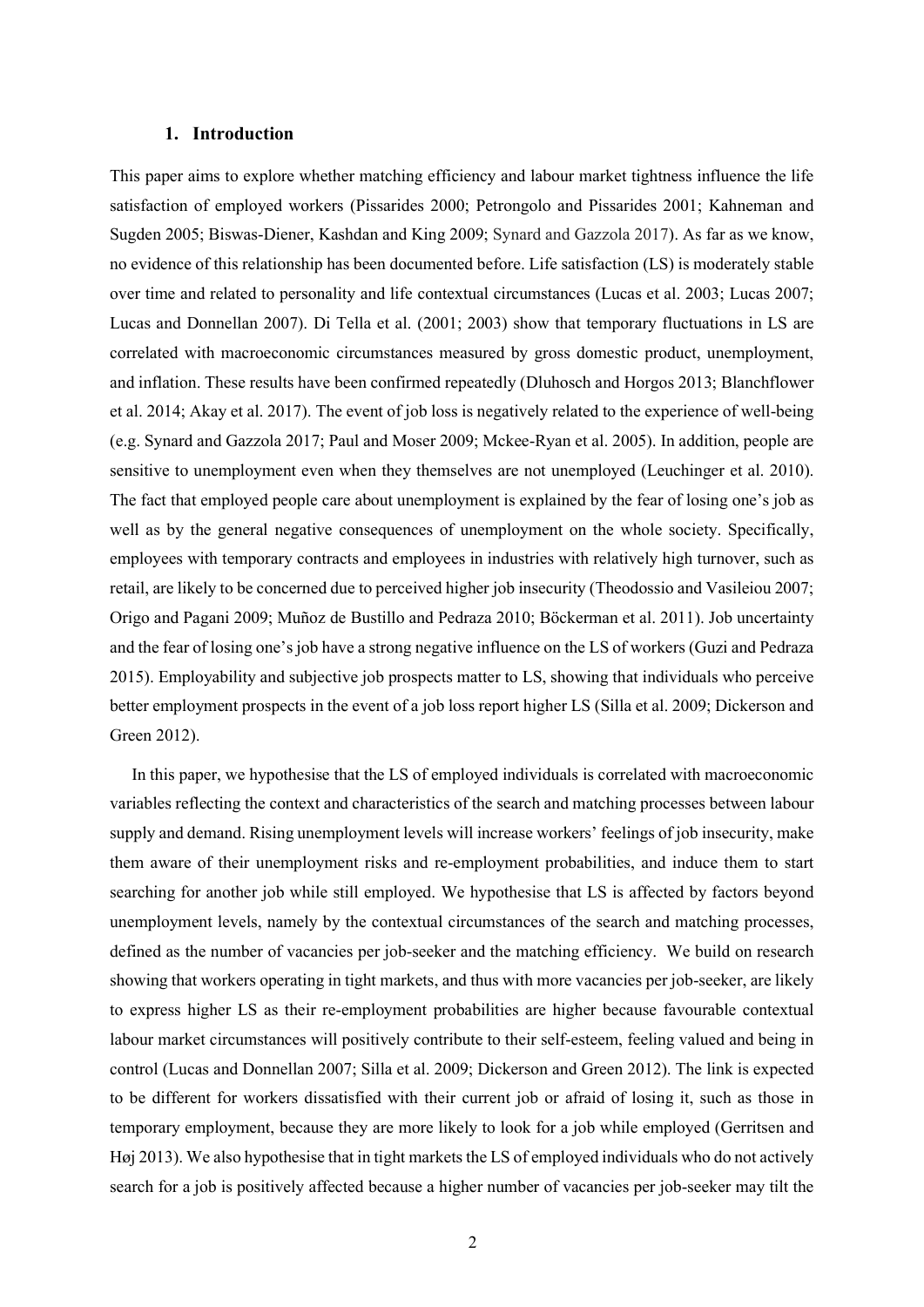bargaining power with their employers in their favour. Regarding matching efficiency, labour markets with lower friction (i.e. higher matching efficiency) are expected to lead to higher LS. The paper focuses on employed workers, among other reasons, because it allows accounting for working conditions in the LS measures. The paper does not explore the extrapolation of conclusions to the whole labour force.

The analysis reported in this paper relies on the two-stage estimation strategy used by Di Tella et al. (2001). In the first stage, we employ a large sample of individual data collected between 2007 and 2014 from a continuous web survey in the Netherlands to obtain two regression-adjusted measures of wellbeing by quarter and economic sector. The first measure takes into account personal and demographic characteristics, while the second measure also accounts for work-specific characteristics, such as type of contract and job satisfaction. These residual sector- and quarter-specific well-being measures become the dependent variables in the second stage. The independent variables in the second stage are aggregated labour market characteristics defined by quarter and sector, namely unemployment, market tightness, and matching efficiency.

Our findings are threefold. First, we confirm that the unemployment level is negatively related to LS, which corroborates the findings of the previous literature. While Di Tella et al. (2001) show the importance of the unemployment level at the national level, our results corroborate the importance of unemployment at the sectoral level. Second, labour market tightness, measured as the number of vacancies per job-seeker rather than the number of vacancies per unemployed, is shown to be relevant to the LS of workers. An important nuance is that employed individuals are concerned about labour market tightness that takes into account the role of employed job seekers rather than a measure that considers only the unemployed. This result corroborates findings from recent search and matching literature reporting evidence of the employed actively searching for jobs (Veracierto 2011; Sedláček 2016; Hall and Schulhofer-Wohl 2015; Van Ours 2015). Our results are consistent with findings that indicate employed individuals are concerned about job competition with other employed individuals rather than with the unemployed (Diamond 2011; Diamond and Sahin 2015; Abraham 2015; Pedraza et al. 2018). Third, labour market matching efficiency affects the LS of workers differently when we account for job satisfaction and temporary employment. In the remainder of this paper, we introduce the estimation strategy, describe the data sources and results, and then present our conclusions.

#### 2. Estimation strategy

We adapt the two-stage approach proposed by Di Tella et al. (2001) to estimate the effect of sectoral unemployment, labour market tightness, and matching efficiency on the LS of employed workers. In the first stage, we use two individual life satisfaction regressions to obtain two life satisfaction residuals that we aggregate by sector and quarter and use as dependent variables in the second stage. We obtain the first LS measures by regressing the self-reported level of life satisfaction  $LS_{ist}$  by individual *i* employed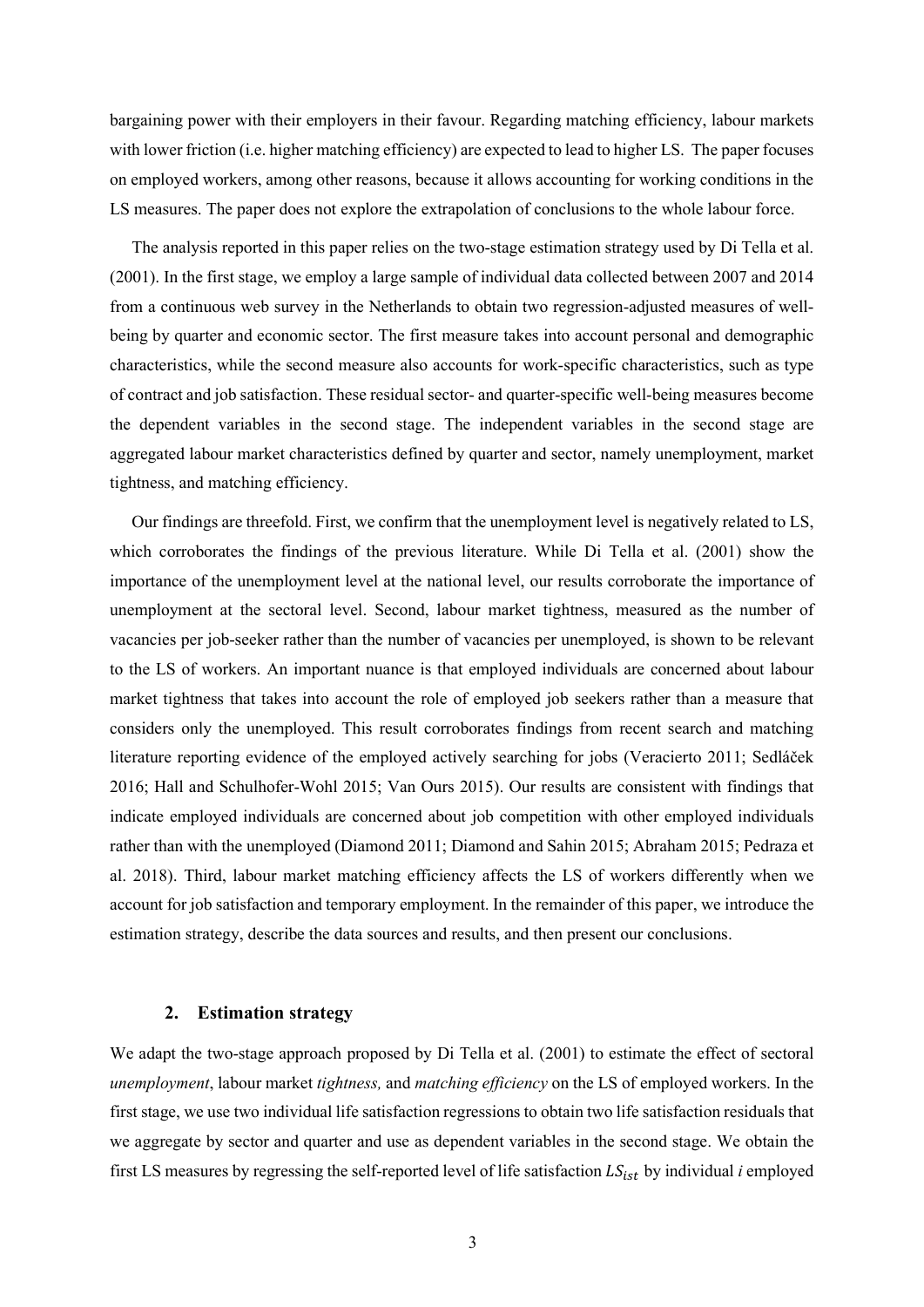in sector s in quarter t on the set of personal and demographic characteristics  $P_{ist}$ , which include gender, marital status, education, age, age squared, gross hourly wage, and a dummy variable indicating the residence in a rural area (equation 1). The second LS measure is obtained by estimating the same regression model augmented with work-related characteristics  $W_{ist}$ , such as type of contract and satisfaction with a job (equation 2). Both models include sector and time fixed effects,  $\mu_s$  and  $\tau_t$ , that help to remove the effect of unobserved differences pertinent to sectors that affect LS but do not change substantially during the period observed.

$$
LS_{ist} = \beta P_{ist} + \mu_s + \tau_t + \varepsilon_{ist} \tag{1}
$$

$$
LS_{ist} = \beta P_{ist} + \gamma W_{ist} + \mu_s + \tau_t + \varepsilon_{ist}
$$
 (2)

The mean residual LS measures are then estimated for each sector  $s$  in quarter  $t$ . From  $(1)$  we obtain a LS measure adjusted for individual personal characteristics  $(\overline{LSP}_{st})$  and from (2) a LS measure adjusted for individual personal and working characteristics ( $\overline{LSPW}_{st}$ ). These sector-by-quarter unexplained LS components then become dependent variables in the second-stage estimations (equations 5 and 6). We use two LS residual measures because the concerns and circumstances of workers satisfied with their job and with a permanent contract should be different from workers dissatisfied with their job and in temporary employment (Leuchinger et al. 2010; Bjørnskov 2014; Böckerman et al. 2011; Theodossio and Vasileiou 2007; Origo and Pagani 2009; Muñoz de Bustillo and Pedraza 2010).

Independent variables in the second-stage are calculated following recent findings from search and matching literature (e.g. Jolivet 2009; Veracierto 2011; Sedláček 2016; Barnichon and Figura 2015; Pedraza et al. 2018) and include unemployment, labour market tightness and labour market matching efficiency. The conventional measure of labour market tightness is expressed as a ratio of vacancies per unemployed or  $\theta = V/U$  and captures the market power of workers. Higher values improve the prospects of job-seekers and hence should also improve their LS. Recent empirical literature on job search and matching shows that employed workers are active job-seekers (Gerritsen and Hoj 2013; Kahn 2012; Pedraza et al. 2018) and that during loose labour market periods employers respond by hiring employed rather than unemployed job applicants (Van Belle et al. 2018). Employed workers actively looking for a job compete with other employed workers rather than with the pool of unemployed (Diamond 2011; Diamond and Sahin 2015). Following this literature, we propose an alternative measure of labour market tightness that additionally accounts for employed job-seekers, expressed as a ratio of vacancies per number of job-seekers, or  $\theta' = V/JS$ . The group of job-seekers includes the unemployed, who by definition are actively looking for a job, and employed workers actively looking for a job. Since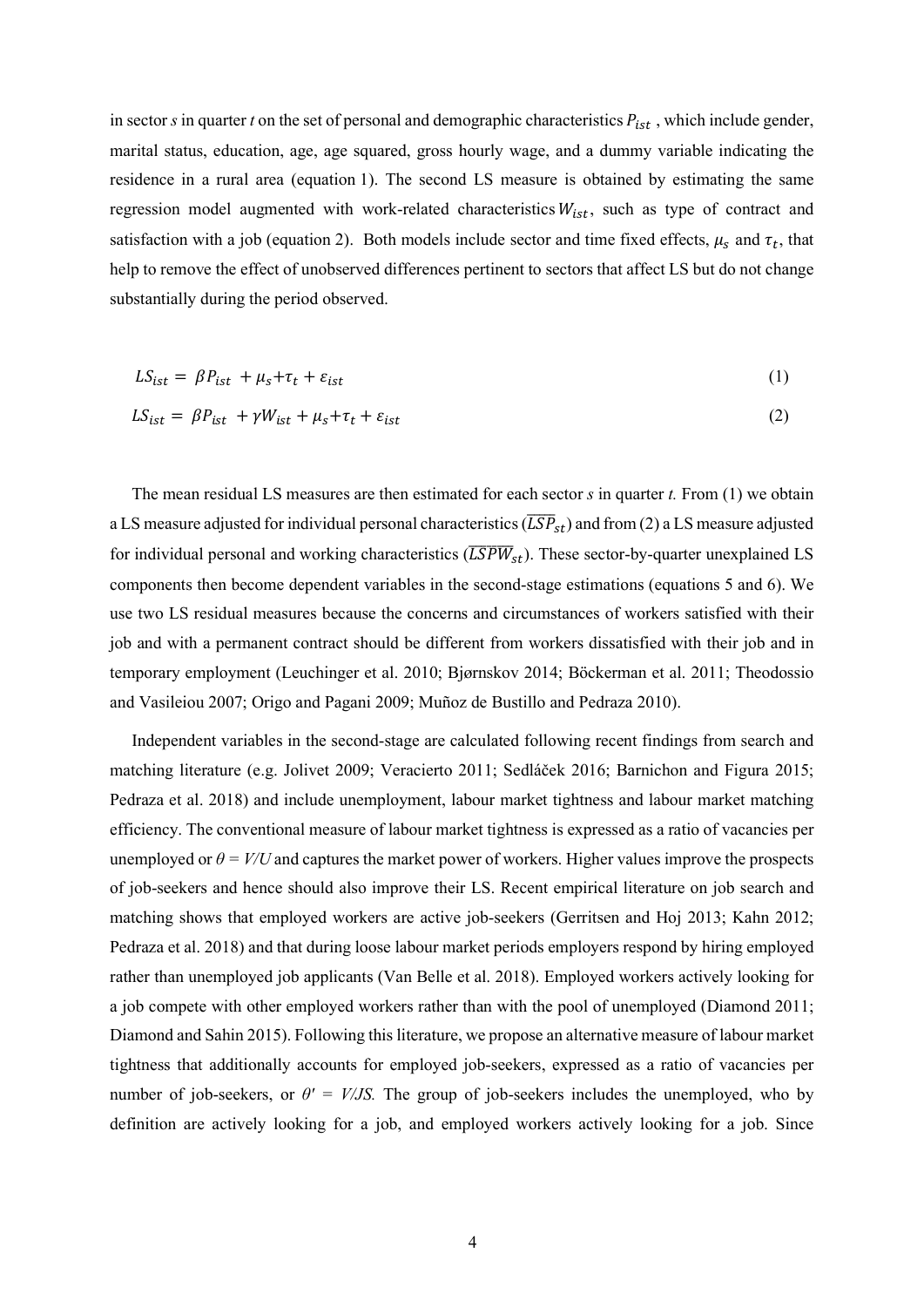information about employed job-seekers is not readily available<sup>2</sup>, we take the number of workers with tenure below twelve months as a good proxy of employed job-seekers in the Dutch labour market, as proposed by Pedraza et al. (2018). This is consistent with findings indicating that differences in job search attitudes among the employed are primarily defined by job tenure spells (Gerritsen and Hoj 2013; Kahn 2012).

Finally, *matching efficiency* is obtained by calculating the labour market matching function. Vacancies, posted by firms looking for workers, and workers looking for jobs meet in the labour market. The matching function is widely used in labour economics and macro-economic modelling to capture the labour market matching process and its frictions. The standard estimation of the matching function (3) is based on the log-linear model with a Cobb Douglas functional form (Pissarides 2000; Petrongolo and Pissarides 2001) as follows:

$$
Log (Hs,t) = log(\lambdas,t) + \beta_1 log(Us,t-1) + \beta_2 log(Vs,t-1) + \omega_t
$$
\n(3)

where the number of hires  $(H_{s,t})$  in sector s in period t is explained by the stock of unemployed  $(U_{s,t-1})$ and the stock of vacancies  $(V_{s,t-1})$  in that sector in period t-1. From (3) we could obtain a measure of  $\lambda_{s,t}$ , the efficiency of the matching process that allocates unemployed workers to vacancies in sector s in period t. The matching process is more efficient ( $\lambda$  is higher) when geographical location, skills and other characteristics of workers match those demanded by firms. The standard matching function assumes that the stock of the unemployed and vacancies are, respectively, accurate measures of labour demand and supply (Pissarides 2000; Petrongolo and Pissarides 2001). Similarly to labour market tightness, the literature shows that omitting employed job-seekers produces an omitted variable bias when estimating matching efficiency (Jolivet 2009; Veracierto 2011; Sedláček 2016; Pizzinelli and Speigner 2017). For example, omitting employed job-seekers from the matching function estimation may overestimate matching efficiency and lead to an erroneous conclusion about the presence of constant returns to scale in the matching process and how hires generate outflow from unemployment (Barnichon and Figura 2015; Pedraza et al. 2018). A suggested estimation of the matching efficiency accounts for heterogeneities in both sides of the labour market, such as different types of job-seekers and vacancies (Jolivet 2009). By following the approach of Pedraza et al. (2018) and Jolivet (2009), we estimate the alternative measure of matching efficiency  $\lambda'_{s,t}$  from a matching function that uses labour supply  $(S_{s,t})$  and labour demand  $(D_{s,t})$  measures defined as follows:

<sup>&</sup>lt;sup>2</sup> LFS includes a question about seeking a job (SEEKWORK cf. LFS user's guide). Data obtained from aggregating that variable by sector and by quarter are "not publishable" and are statistically unreliable according to EU-LFS publishing guidelines.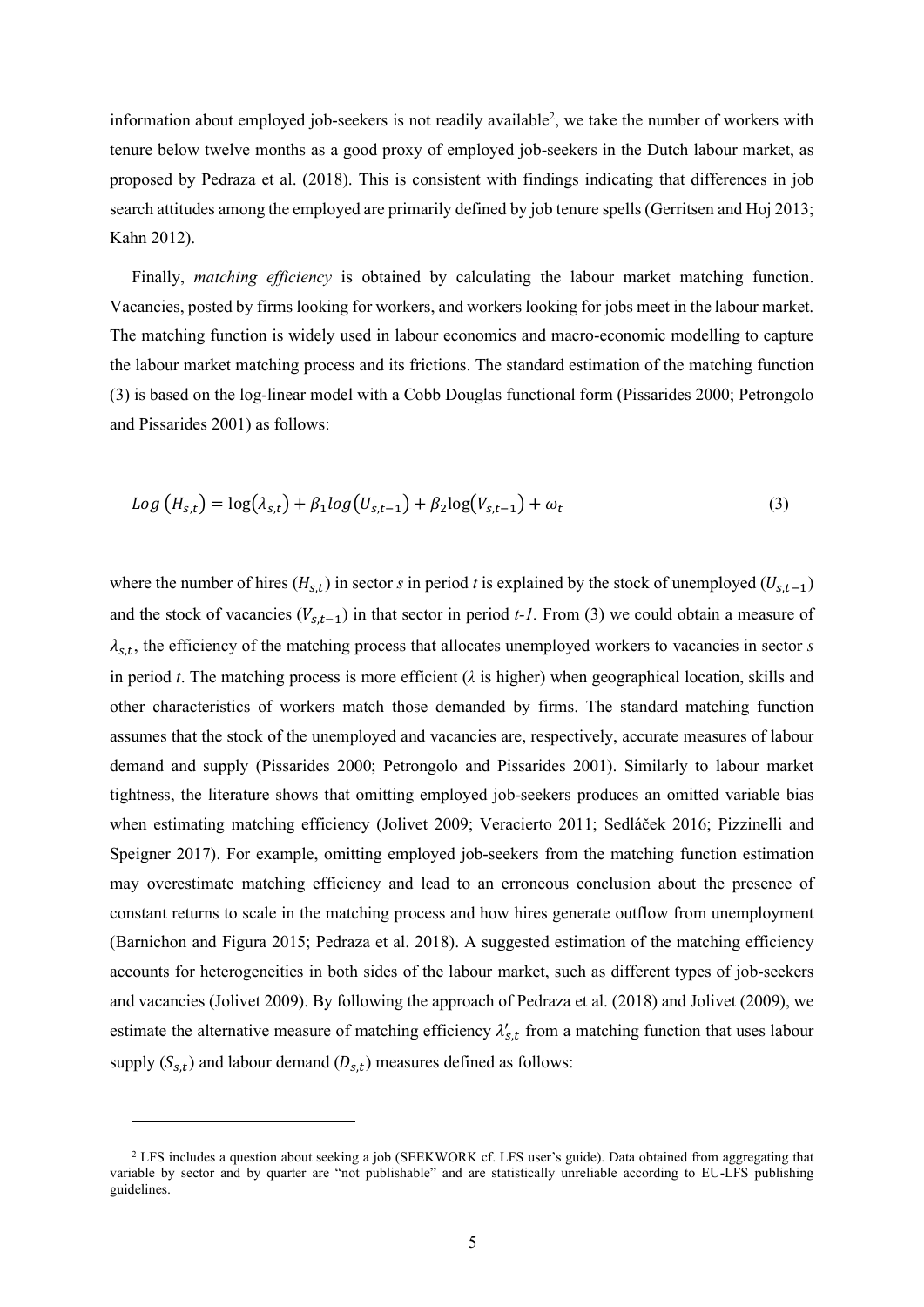$$
S_{s,t} = U_{s,t-1} + newU_{s,t} + Short \ term E_{s,t} + I_{s,t}
$$

$$
D_{s,t} = V_{s,t-1} + newV_{s,t} - cancelV_{s,t}
$$

where  $S_{s,t}$  refers to labour supply that captures a pool of job seekers in sector s in period t. The measure is calculated by adding the number of unemployed workers in the period t-1  $(U_{s,t-1})$ , the number of workers who are newly unemployed in the period t ( $newU_{s,t}$ ), the number of workers with tenure below 12 months (*Short term*  $E_{s,t}$ ), and the number of workers who are inactive in the period t but their last employment in period  $t$ -*l* was in the sector  $(I_{s,t})$ . The labour demand  $D_{s,t}$  refers to a pool of posted vacancies in sector  $s$  in period  $t$ . The measure is calculated by adding the number of posted vacancies in the period t-1 ( $V_{s,t-1}$ ), the new vacancies posted in the period t (new $V_{s,t}$ ), and subtracting the number of vacancies removed in the period  $t$  (see technical Appendix 3 for more details and references). We then proceed with the augmented specification of the matching function to estimate labour market matching efficiency  $\lambda'_{s,t}$ :

$$
Log(H_{s,t}) = log(\lambda'_{s,t}) + \beta_1 log(S_{s,t}) + \beta_2 log(D_{s,t}) + \omega_{s,t}
$$
\n(4)

In the second stage, we evaluate the role of *unemployment*, labour market *tightness* and *matching efficiency* variables on  $\overline{LSP}_{st}$  and  $\overline{LSPW}_{st}$ . The regression model in the second-stage takes the following form:

$$
\overline{LSP}_{st} = \alpha_1 U_{st} + \alpha_2 \theta_{s,t} + \alpha_3 \theta'_{s,t} + \alpha_4 \lambda'_{s,t} + \mu_s + \tau_t + \vartheta_{st}
$$
\n<sup>(5)</sup>

$$
\overline{LSPW}_{st} = \alpha_1 U_{st} + \alpha_2 \theta_{s,t} + \alpha_3 \theta'_{s,t} + \alpha_4 \lambda'_{s,t} + \mu_s + \tau_t + \vartheta_{st}
$$
\n
$$
\tag{6}
$$

The error term includes sector- and time-fixed effects to account for period-specific and sectorspecific changes. Table 1 includes a description of all variables in the first and second stages. We include descriptive statistics of variables in the first stage equation in Table A2 in the Appendix.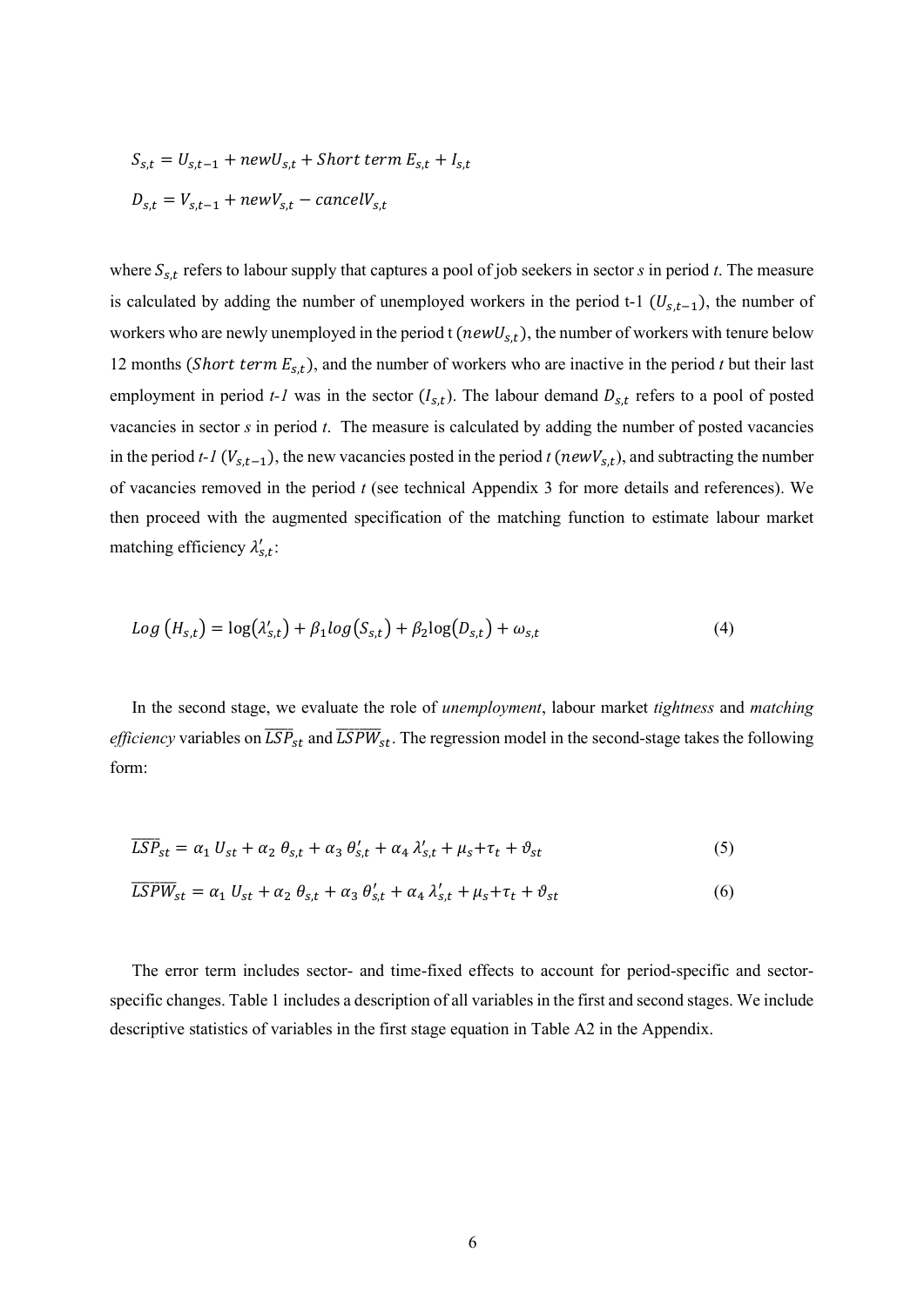|  | Table 1 Description of first-stage and second-stage variables |
|--|---------------------------------------------------------------|
|  |                                                               |

| Variables used in the first stage |                                    |                                                                              |  |  |  |
|-----------------------------------|------------------------------------|------------------------------------------------------------------------------|--|--|--|
| Dependent                         | $LS_{ist}$                         | Self-reported level of life satisfaction by individual i employed            |  |  |  |
| variables                         |                                    | in sector $s$ in quarter $t$ . Source: WageIndicator                         |  |  |  |
|                                   |                                    |                                                                              |  |  |  |
| Independent                       |                                    |                                                                              |  |  |  |
| variables                         | $P_{ist}$                          | Personal characteristics: gender, marital status, education, age,            |  |  |  |
|                                   |                                    | gross hourly wage. Source: WageIndicator                                     |  |  |  |
|                                   |                                    |                                                                              |  |  |  |
|                                   | $W_{\text{ist}}$                   | Work characteristics: job satisfaction, type of contract. Source:            |  |  |  |
|                                   |                                    | WageIndicator                                                                |  |  |  |
|                                   |                                    |                                                                              |  |  |  |
|                                   |                                    |                                                                              |  |  |  |
|                                   | Variables used in the second-stage |                                                                              |  |  |  |
| Dependent                         | $LSPW_{st}$                        | Sector-by-quarter life satisfaction component not explained by               |  |  |  |
| variables                         |                                    | personal and work characteristics. Estimated from equation (2)               |  |  |  |
|                                   |                                    |                                                                              |  |  |  |
|                                   | $\overline{LSP}_{st}$              | Sector-by-quarter life satisfaction component not explained by               |  |  |  |
|                                   |                                    | personal characteristics. Estimated from equation (1)                        |  |  |  |
|                                   | $U_{st}$                           | Sector-by-quarter unemployment calculated from LFS based on                  |  |  |  |
| Independent                       |                                    | the sector of last employment of the unemployed.                             |  |  |  |
| variables                         |                                    |                                                                              |  |  |  |
|                                   | $\theta_{s,t}$                     | Conventional<br>labour<br>market<br>tightness<br>calculated<br>as            |  |  |  |
|                                   |                                    | $\theta_{s,t} = V_{s,t}/U_{s,t}$ by sector and quarter. Data source: CBS for |  |  |  |
|                                   |                                    | vacancy data and LFS for sectoral unemployment.                              |  |  |  |
|                                   |                                    |                                                                              |  |  |  |
|                                   | $\theta'_{s,t}$                    | Alternative labour market <i>tightness</i> calculated as $\theta'_{s,t}$ =   |  |  |  |
|                                   |                                    | $V_{s,t}/JS_{s,t}$ by sector and quarter. The number of job-seekers is       |  |  |  |
|                                   |                                    | obtained from LFS as the sum of unemployed and the employed                  |  |  |  |
|                                   |                                    | workers with tenure below twelve months.                                     |  |  |  |
|                                   |                                    |                                                                              |  |  |  |
|                                   | $\lambda'_{s,t}$                   | Alternative measure of <i>matching efficiency</i> by sector and quarter      |  |  |  |
|                                   |                                    | estimated from equation (4).                                                 |  |  |  |
|                                   |                                    |                                                                              |  |  |  |

Source: WageIndicator, Labour Force Survey (LFS), Netherlands Statistics (CBS)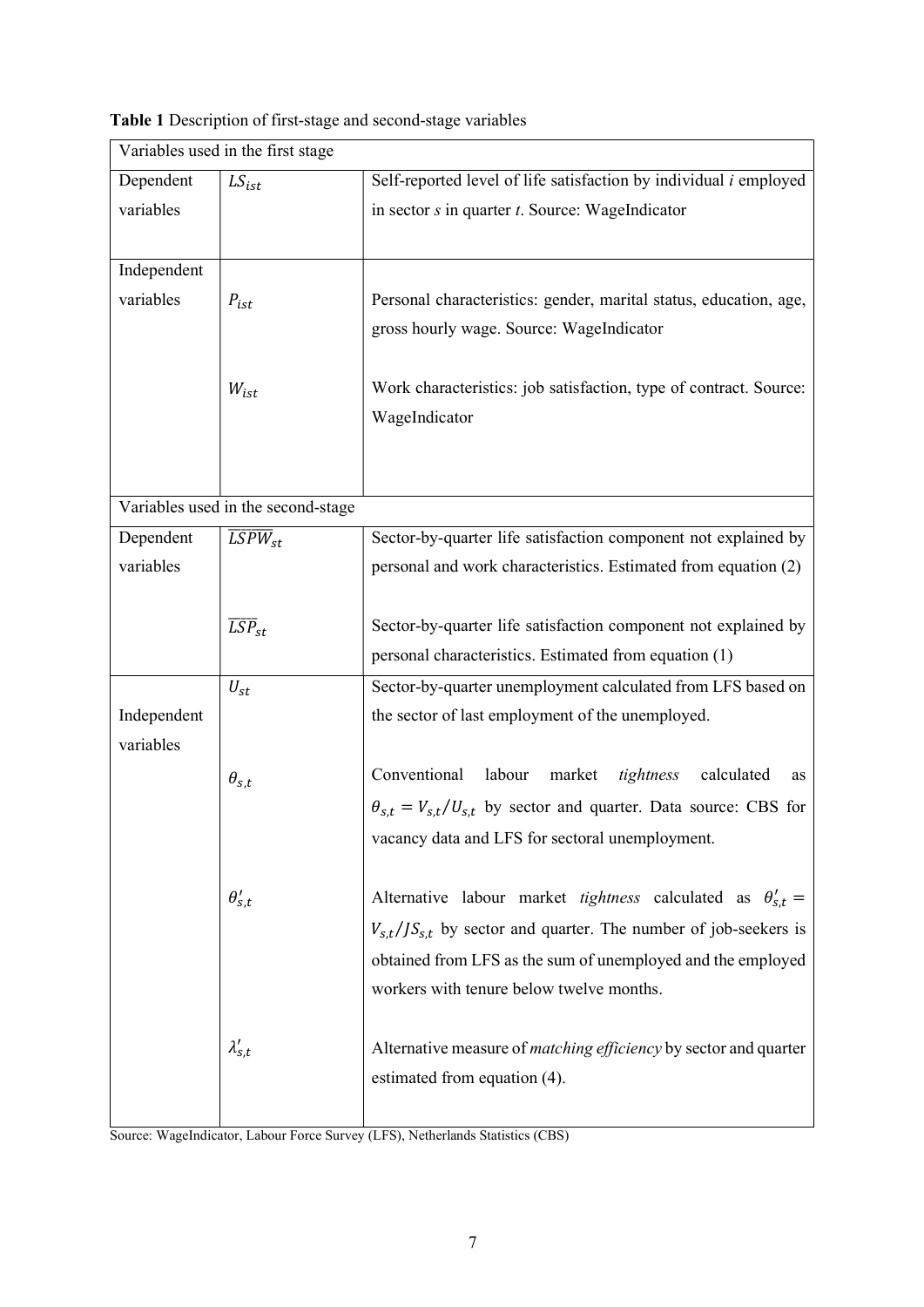#### 3. Data and results

The empirical analysis in this paper combines several data sources. Individual data for life satisfaction variables are taken from the WageIndicator database; statistics on unemployment, newly employed, and job-seekers are sourced from the Labour Force Survey (LFS); and vacancy data is taken from Netherlands Statistics (CBS).

To construct the measure of LS, we use individual data obtained from a web-survey published on the websites of WageIndicator Foundation (Tijdens and Osse 2016). The use of web data to study labour market topics is gaining an increasing role (Kureková et al. 2015). The Dutch website is called "Loonwijzer" and is well-visited, reaching almost two million visitors per year. The website provides frequently-searched information about job-related content, such as labour law, minimum wages, cost of living, wages of celebrities, and a free 'salary check' with information about a counterpart's wages. In return for free information, web visitors are encouraged to complete a web-survey related to wages and working conditions. The survey also includes a question on satisfaction with life as a whole on a 10 point scale where 1 is 'dissatisfied' and 10 is 'satisfied'. Because the questionnaires are collected continuously and in large numbers, it allows for a consistent measure of LS by quarter and sector. Our sample includes more than 100,000 valid observations (i.e. respondents who completed the online questionnaire) collected in the Netherlands between 2007 and 2014. The web-survey is a non-probability sample, but thanks to the large sample size, the data can be considered representative of the Dutch workforce in several dimensions. Of the total respondents in the sample, 43% are women, 35% have tertiary and 46% secondary education, the average age is 36, about 43% are married, and 29% live in a rural area.<sup>3</sup> The literature shows that some groups of Dutch workers, such as older and low educated workers, may be underrepresented in WageIndicator (Pedraza et al. 2007, 2010; Steinmetz et al. 2014; Tijdens et al. 2014). However, the literature also shows that the elasticities of salary regressions estimated using WageIndicator are not statistically different from those estimated using a random sample from official statistics like the Structures of Earnings Survey or EU Study of Income and Living Conditions survey (Pedraza et al. 2010; Fabo and Kahanec 2018). The WageIndicator database has also been proved to be consistent in studying the LS of workers in different domains (Guzi and Pedraza 2015) and job insecurity (Muñoz de Bustillo and Pedraza 2010). Table 2 reports the results of the estimations of equations (1) and (2).

<sup>&</sup>lt;sup>3</sup> Based on the pooled LFS 2007-2014, the population of employed workers in the Netherlands has an average age of 40 years, 47% of women, 61% married, 32% tertiary educated, and 45% living outside of densely populated areas.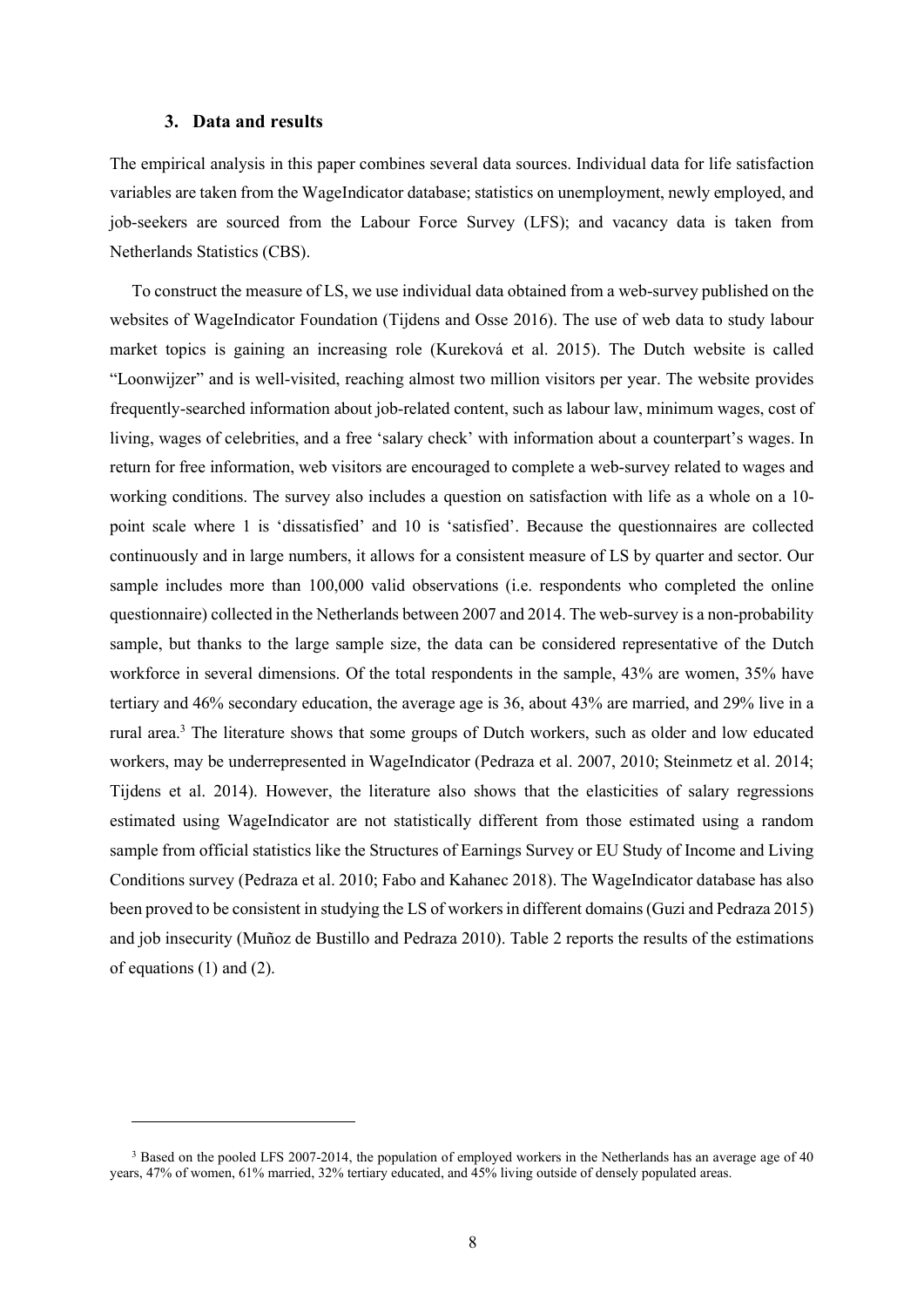| Dependent variable          | $LS_{ist}$                             | $LS_{ist}$                               |
|-----------------------------|----------------------------------------|------------------------------------------|
|                             | Self-reported level of life            | Self-reported level of life              |
|                             | satisfaction by individual $i$         | satisfaction by individual $i$           |
|                             | employed in sector s in<br>quarter $t$ | employed in sector $s$ in<br>quarter $t$ |
|                             | (1)                                    | (2)                                      |
| Personal and demographic    |                                        |                                          |
| characteristics             |                                        |                                          |
| Gender                      | $0.037***$                             | $0.076***$                               |
|                             | (0.010)                                | (0.010)                                  |
| Widowed                     | $-0.744***$                            | $-0.691***$                              |
|                             | (0.061)                                | (0.061)                                  |
| Divorced                    | $-0.489***$                            | $-0.451***$                              |
|                             | (0.018)                                | (0.017)                                  |
| Never married               | $-0.373***$                            | $-0.311***$                              |
|                             | (0.012)                                | (0.012)                                  |
| Education (ISCED 2)         | $0.209***$                             | $0.147***$                               |
|                             | (0.037)                                | (0.038)                                  |
| Education (ISCED 3-4)       | $0.288***$                             | $0.202***$                               |
|                             | (0.037)                                | (0.037)                                  |
| Education (ISCED 5)         | $0.447***$                             | $0.346***$                               |
|                             | (0.037)                                | (0.037)                                  |
| Education (ISCED 6)         | $0.475***$                             | $0.367***$                               |
|                             | (0.068)                                | (0.067)                                  |
| Age                         | $-0.078***$                            | $-0.072***$                              |
|                             | (0.003)                                | (0.003)                                  |
| Age square $/100$           | $0.085***$                             | $0.079***$                               |
|                             | (0.004)                                | (0.004)                                  |
| Rural residence             | $0.105***$                             | $0.074***$                               |
|                             | (0.010)                                | (0.010)                                  |
| Gross hourly wage (log)     | $0.169***$                             | $0.120***$                               |
|                             | (0.008)                                | (0.008)                                  |
| Work characteristics        |                                        |                                          |
| Satisfaction with job (1-5) |                                        | $0.377***$                               |
|                             |                                        | (0.004)                                  |
| Permanent contract          |                                        | $0.157***$                               |
|                             |                                        | (0.011)                                  |
|                             |                                        |                                          |
| Constant                    | 8.237***                               | $6.842***$                               |
|                             | (0.085)                                | (0.085)                                  |
| ${\bf N}$                   | 112,122                                | 99,152                                   |
| $R^2$                       | 0.030                                  | 0.111                                    |
| L1                          | $-207528.3$                            | $-174128.7$                              |

Table 2 Individual life-satisfaction estimations of equations (1) and (2)

Source: WageIndicator data 2007-2014. Note: LS responses are measured from 1 to 10, where 1 is ''dissatisfied'' and 10 is ''satisfied''. Both models include 14 sectoral and 7 yearly dummies. Reference groups: for marital status is Married; for education is Primary education (ISCED 1). Standard errors in parentheses. \*  $p < 0.1$ ; \*\*  $p < 0.05$ ; \*\*\*  $p < 0.01$ .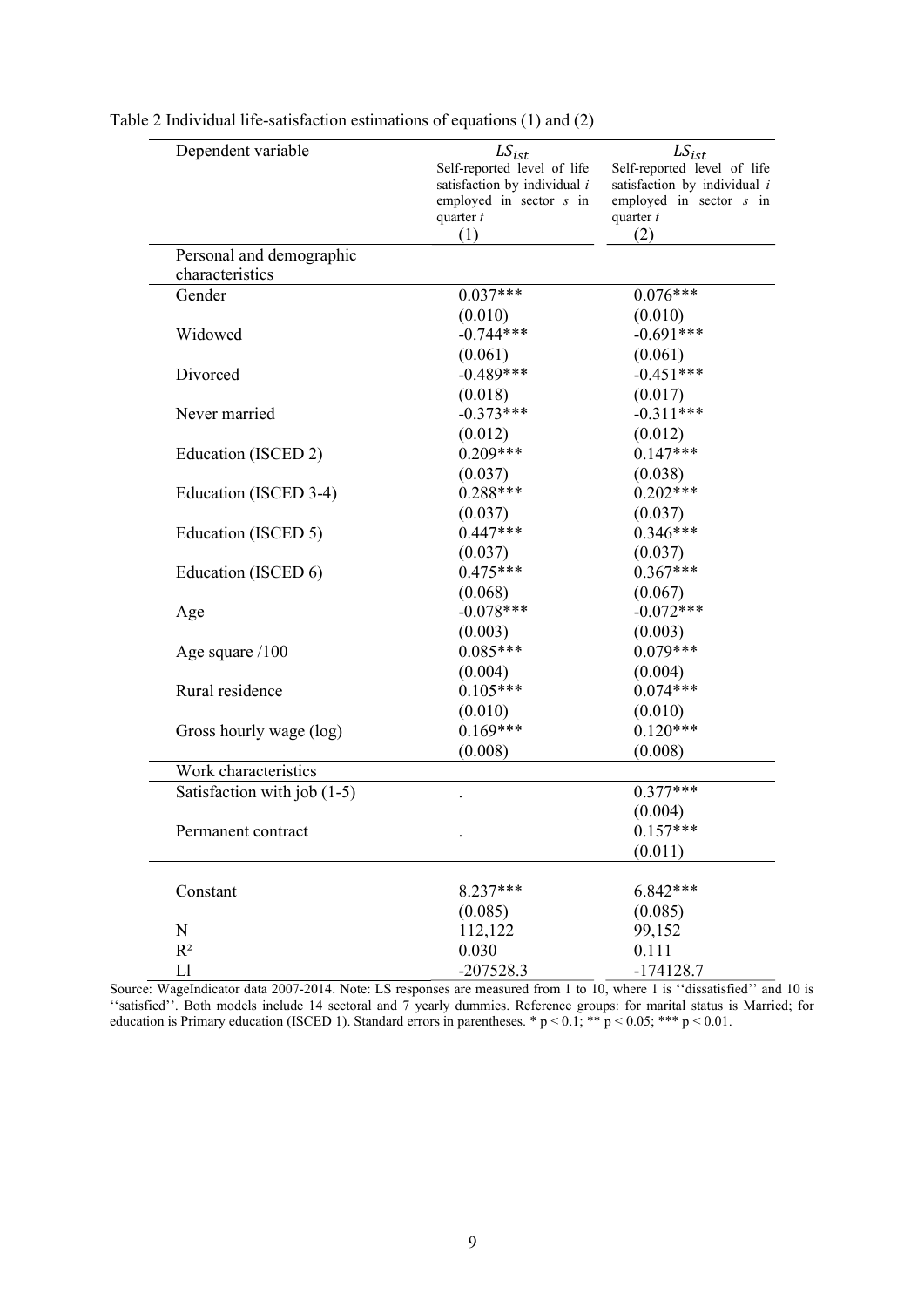We checked whether the OLS regression quantitatively produced the same substantive conclusions as an ordered probit regression. The estimates from the regression were also consistent with the results from the literature, and estimated coefficients of the micro-econometric equations had the expected sign: higher education, being married, having a better salary, a permanent contract, and being satisfied with one's job have a positive impact on reported LS. The large sample size and the continuous nature of the sample made it possible to organise residuals by quarters and 14 sectors (see Table A1 in the Appendix for sector classification). The sectoral approach is commonly used in the search and matching literature (Sahin et al. 2013; Broersma and van Ours 1999). Although one of the limitations of this approach is the assumption that job-seekers look for a job and explore search and matching circumstances within the same sector, there is some evidence of a job search across different sectors (Abraham 2015).<sup>4</sup>

In order to obtain the relevant measure of labour market tightness,  $\theta' = V/JS$ , we need to account for the number employed job-seekers that is unknown. The literature shows that job search attitudes differ by job tenure spells (Gerritsen and Hoj 2013), with the longer workers have been employed, the lower their search intensity (Kahn 2012). As workers with longer tenures and permanent contracts are better protected and have higher severance rights, they are less likely to be fired or leave their jobs and therefore to become active job-seekers. These findings motivate the use of short-term employed workers as a proxy of employed job-seekers in the calculation of labour market tightness  $\theta$ ' (Pedraza et al. 2018).

Matching efficiency relates to the ability of labour markets to match job-seekers to vacant jobs. We could estimate matching efficiency  $(\lambda_{s,t})$  from (3), using a panel data set constructed by combining quarterly data on the number of new hires,  $(H_{s,t})$ , vacancies  $(V_{s,t-1})$ , and unemployed  $(U_{s,t-1})$ , distinguished at the sectoral level. The number of hires, taken from the LFS, encompasses workers employed in a reference week who started work within the previous three months.<sup>5</sup> Sectoral unemployment is calculated from the LFS based on the sector of the last employment of the unemployed. The unemployed workers without employment history (e.g. young people) are distributed to sectors proportionally based on the employment size of the sector (Sahin et al. 2013; Broersma and van Ours 1999). The vacancy data from the CBS includes the stock of vacancies reported quarterly by employers. According to the literature, estimating matching efficiency using (3) may lead to bias estimates because of omitted variables (Barnichon and Figura 2015). By using the aforementioned more accurate measures of labour supply  $(S_{s,t-1})$  and labour demand  $(D_{s,t-1})$  in equation (4), we improve the model fit and

<sup>&</sup>lt;sup>4</sup> In general, there are two approaches to construct a country panel. The sectoral approach assumes that a worker previously employed in a sector will look for a job in that sector. The regional approach assumes that a worker previously employed in a region will look for a job in that region. Both approaches can be criticized due to workers' mobility between sectors and regions. We prefer the sectoral approach for three reasons. First, we have access to vacancy data distinguished by sectors but not by regions. Statistics Netherlands (CBS) suggested the use of sectoral vacancy data (Pedraza et al. 2019; Pedraza et al. 2018). Second, studies that estimate matching functions in the Netherlands follow the sectoral approach (Sahin et al. 2013; Broersma and van Ours 1999). Third, the sectoral approach facilitates the comparison with other studies estimating the matching function and the interpretation of results.

<sup>&</sup>lt;sup>5</sup> In the LFS, employed individuals can be distinguished by tenure categories: 3-5 months, 6-12 months, 1-2 years, and more than 2 years. We use tenure less than 3 months to identify new hires.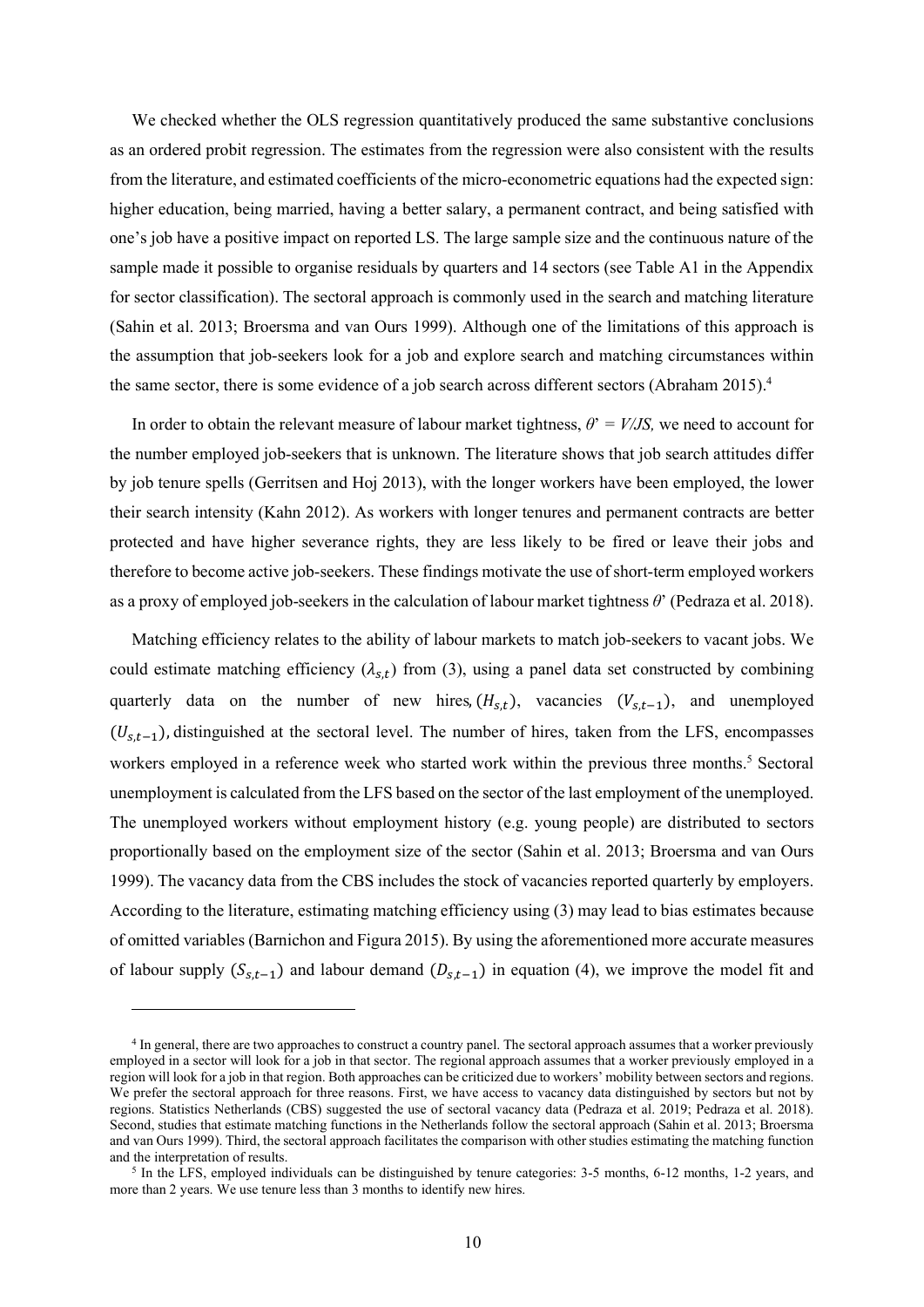hence we obtain more precise estimates of the matching efficiency  $(\lambda'_{s,t})$ . The labour supply measure is augmented to include employed workers who search for a job. We use a similar assumption as for labour market tightness and include short-term employed workers, for less than twelve months, as part of labour supply in equation (4). The labour demand measure is calculated by summing the total stock of vacancies with the new vacancies posted and subtracting the removed vacancies in that quarter. In summary, we follow stylized facts from the literature to obtain robust estimates of matching efficiency and a labour market tightness measure that is relevant to employed workers. Table 3 displays the estimation results of the matching function specifications (3) and (4). Column 1 (2) presents the estimation of the standard matching function (augmented specification of the matching function). Both estimations show a good fit in terms of the R-squared measure. According to recent literature, the traditional specification in Column 3 leads to biased estimates. The augmented specification fits the data better and adjusts better to the business cycle and displays constant returns to scale, which is a cornerstone assumption in unemployment equilibrium models (Pedraza et al. 2018; Pissarides 2000)<sup>6</sup>. The elasticity of the matching function with respect to labour supply (0.74) ranks among the highest estimates found in the literature (Petrongolo and Pissarides 2001). The elasticity with respect to labour demand (0.27) is smaller than estimates found in the literature but similar to some studies (Jolivet 2009). The sum 0.74+0.27 implies the constant returns to scale. We proceed with the augmented specification to estimate labour market matching efficiency  $\lambda'_{s,t}$  for the second-stage.

Results from the second-stage are presented in Table 4. Dependent variables are the regressioncorrected LS levels from the first stage OLS regressions (Table 2). Estimates in the second column are based on a LS measure adjusted for individual characteristics (obtained from equation 1) and estimates in the third column employ a LS measure adjusted for individual and working characteristics (obtained from equation 2), referred to as  $\overline{LSP}_{st}$  and  $\overline{LSPW}_{st}$ , respectively. The five-quarter moving averages of explanatory variables are used to smooth noise in the data. Note that Di Tella et al. (2001) apply a threeyear moving average on annual data.

<sup>&</sup>lt;sup>6</sup> Equation (3) suffers from omitted variables bias because it does not account for heterogeneities among job seekers and vacancies. Elasticities of hires with respect to unemployed are procyclical while elasticities with respect to short term employed are countercyclical. Similarly, elasticities among different types of vacancies differ and change with the business cycle. This is the reason why more accurate measures display more stable results through time. Constant returns to scale imply that if the number of job-seekers and vacancies increases, the number of hires increases proportionally, which is generally accepted in theoretical models.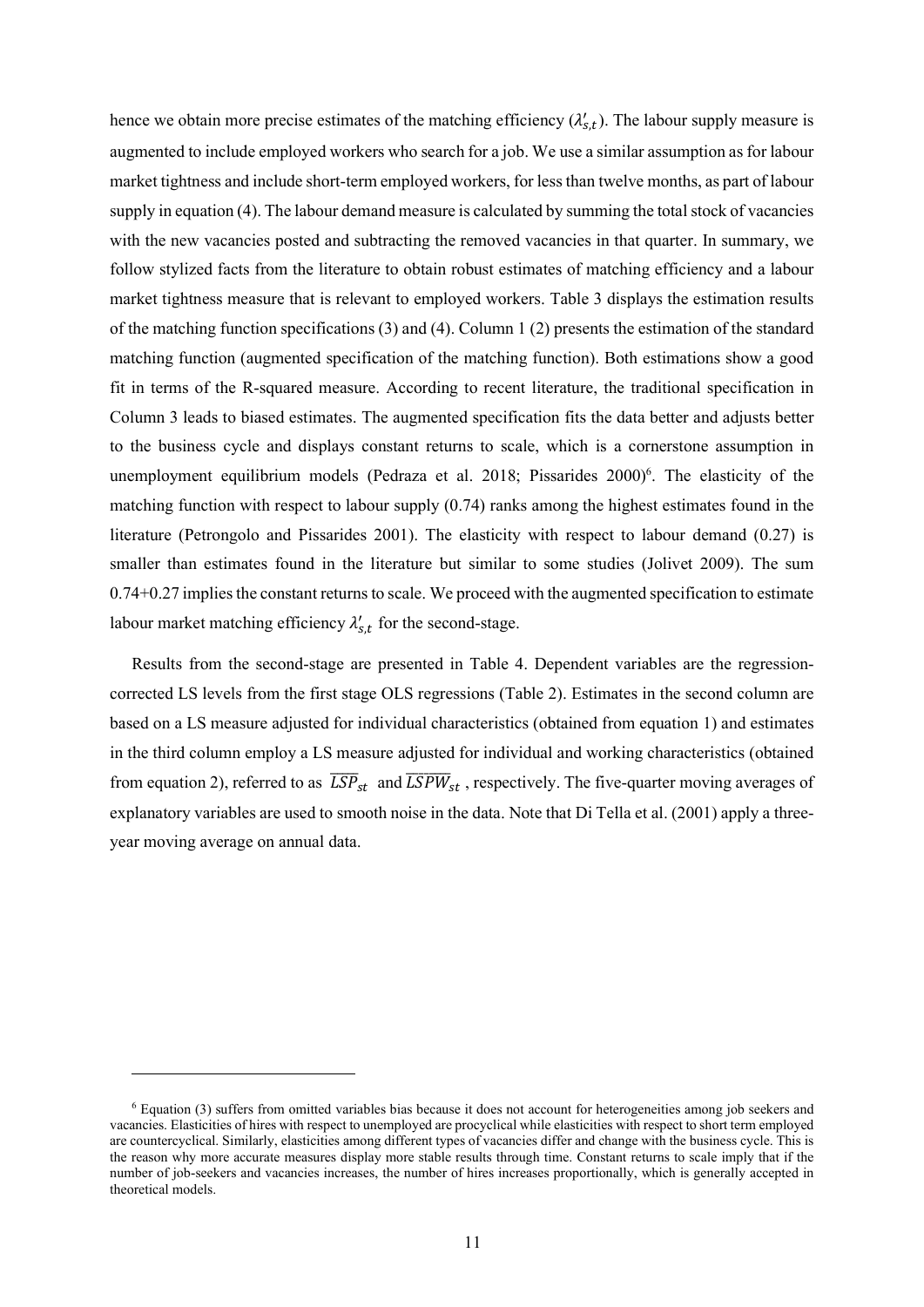|                | $ln H_{s,t}$ | $ln H_{s,t}$ |
|----------------|--------------|--------------|
|                | (3)          | (4)          |
| $ln V_{s,t-1}$ | $0.614***$   |              |
|                | (0.038)      |              |
| $ln U_{s,t-1}$ | $0.200***$   |              |
|                | (0.030)      |              |
| $ln D_{s,t}$   |              | $0.273***$   |
|                |              | (0.037)      |
| $ln S_{s,t}$   |              | $0.736***$   |
|                |              | (0.039)      |
| Constant       | 3.294***     | $-0.562***$  |
|                | (0.320)      | (0.183)      |
| Observations   | 714          | 733          |
| R-squared      | 0.862        | 0.904        |
| $\rm ll$       | 140.8        | $-82.3$      |

Table 3 Matching function estimations of equations (3) and (4).

Source: LFS and CBS. Note: Dependent variable is the number of new hires approximated by workers who started work within the previous three months.  $S_{s,t}$  and  $D_{s,t}$  calculated as explained in the Appendix 3 (Pedraza et al. 2018). Standard errors in parentheses. \*  $p < 0.1$ ; \*\*  $p < 0.05$ ; \*\*\*  $p < 0.01$ .

Unemployment at sectoral levels displays a remarkably robust negative relationship to LS in both specifications. This means that the LS of employed workers is sensitive to the unemployment levels in their sector of activity, and this result is confirmed also for workers with a stable and satisfying job (third column where the LS measure is corrected for the type of contract and one's satisfaction with a job). This finding is consistent with the literature that documents the negative effect of national unemployment levels (Di Tella et al. 2001, 2003) and proves the consistency of the sectoral approach. The estimates in Table 4 further demonstrate that temporary fluctuations of LS are sensitive to labour market circumstances driven by market power and matching efficiency. The employed are concerned about labour market circumstances, among other reasons, because many of them actively look for a job. This is consistent with the stylized fact in the search and matching literature (Veracierto 2011; Sedláček 2016; Hall and Schulhofer-Wohl 2015; Van Ours 2015). Estimates show that the conventional measure of labour market tightness, i.e. the number of vacancies per unemployed worker ( $\theta = V/U$ ), is not significant, but the alternative labour market tightness measure that accounts for employed job-seekers  $(\theta$ <sup>-</sup>V/JS) is significant.<sup>7</sup> Employed individuals are concerned about job competition with employed

 $\frac{7}{10}$  We checked that this finding remains valid if we include two indicators of labour market tightness separately. To keep the presentation of results concise, we prefer to include both indicators simultaneously. Results are available from the authors upon request.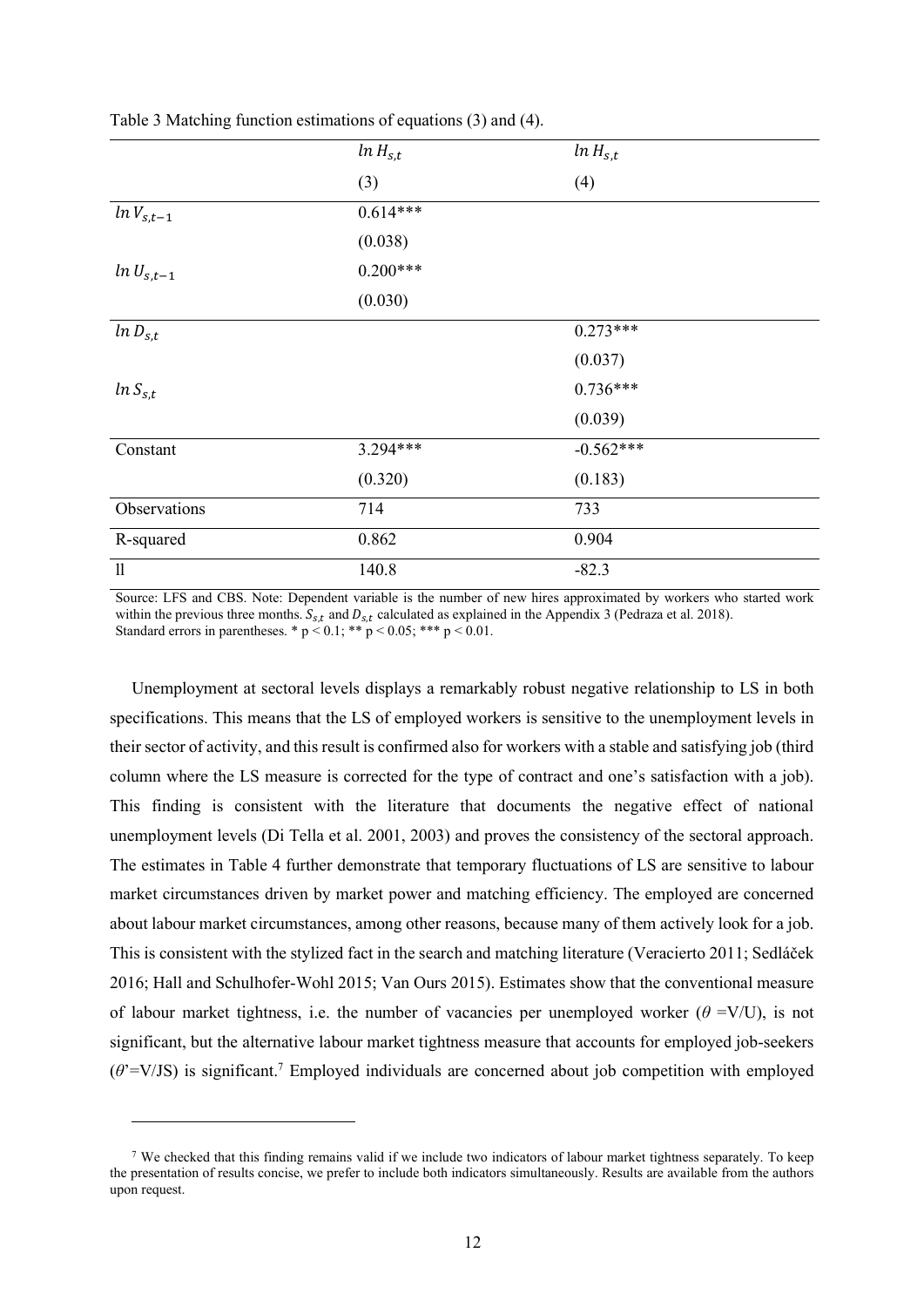rather than with unemployed individuals; labour market tightness is better described by  $\theta$ ' than  $\theta$ . This outcome is consistent with the observation that employers prefer to hire employed workers rather than unemployed individuals (Diamond and Sahin 2015; Van Belle et al. 2018), and thus employed jobseekers tend to compete with other employed job-seekers.

The estimate on  $\theta$  is significant in both specifications with different LS measures, indicating that labour market tightness is important to workers' LS regardless of their working conditions.<sup>8</sup> A higher ratio of vacancies per job-seeker may give workers more bargaining and market power, which may increase the LS of all workers and also those satisfied with their job.

| Dependent variables                | $\overline{LSP}_{st}$<br>Sector-by-quarter<br>life | $LSPW_{st}$<br>Sector-by-quarter |  |
|------------------------------------|----------------------------------------------------|----------------------------------|--|
|                                    | satisfaction<br>component<br>not                   | life satisfaction component not  |  |
|                                    | explained<br>by<br>personal                        | explained by personal and        |  |
|                                    | characteristics.<br>Estimated<br>from              | work characteristics. Estimated  |  |
|                                    | equation $(1)$ .                                   | from equation $(2)$              |  |
| $U_{s,t}$                          | $-6.970***$                                        | $-6.368***$                      |  |
|                                    | (1.420)                                            | (1.328)                          |  |
| $\theta_{s,t} = V_{s,t}/U_{s,t}$   | $-0.057$                                           | $-0.051$                         |  |
|                                    | (0.042)                                            | (0.039)                          |  |
| $\theta'_{s,t} = V_{s,t}/JS_{s,t}$ | $0.067***$                                         | $0.047**$                        |  |
|                                    | (0.021)                                            | (0.020)                          |  |
| $\lambda'_{s,t}$                   | $0.124**$                                          | 0.078                            |  |
|                                    | (0.060)                                            | (0.056)                          |  |
| Constant                           | $0.504***$                                         | $0.478***$                       |  |
|                                    | (0.114)                                            | (0.107)                          |  |
| Observations                       | 373                                                | 373                              |  |
| Overall $R^2$                      | 0.24                                               | 0.22                             |  |

Table 4 Life satisfaction estimations of equations (5) and (6)

Note: Models include fixed effects for year, quarter, and sector. A five-quarter moving average centred at t-3 is applied to smooth the noise in the data. Standard errors in parentheses. \*  $p < 0.1$ ; \*\*  $p < 0.05$ ; \*\*\*  $p < 0.01$ .

The estimate on matching efficiency is significant and positive only in the model with the LS measure not adjusted for working conditions. It follows that efficiently-operating labour markets improve the LS of workers who are less satisfied with their job and in temporary employment. The potential explanation

<sup>&</sup>lt;sup>8</sup> Estimating the model separately by gender, we confirm that conventional labour market tightness is not significant in any model. The unemployment is significant for men and alternative tightness and matching efficiency is significant for women at the 1% level.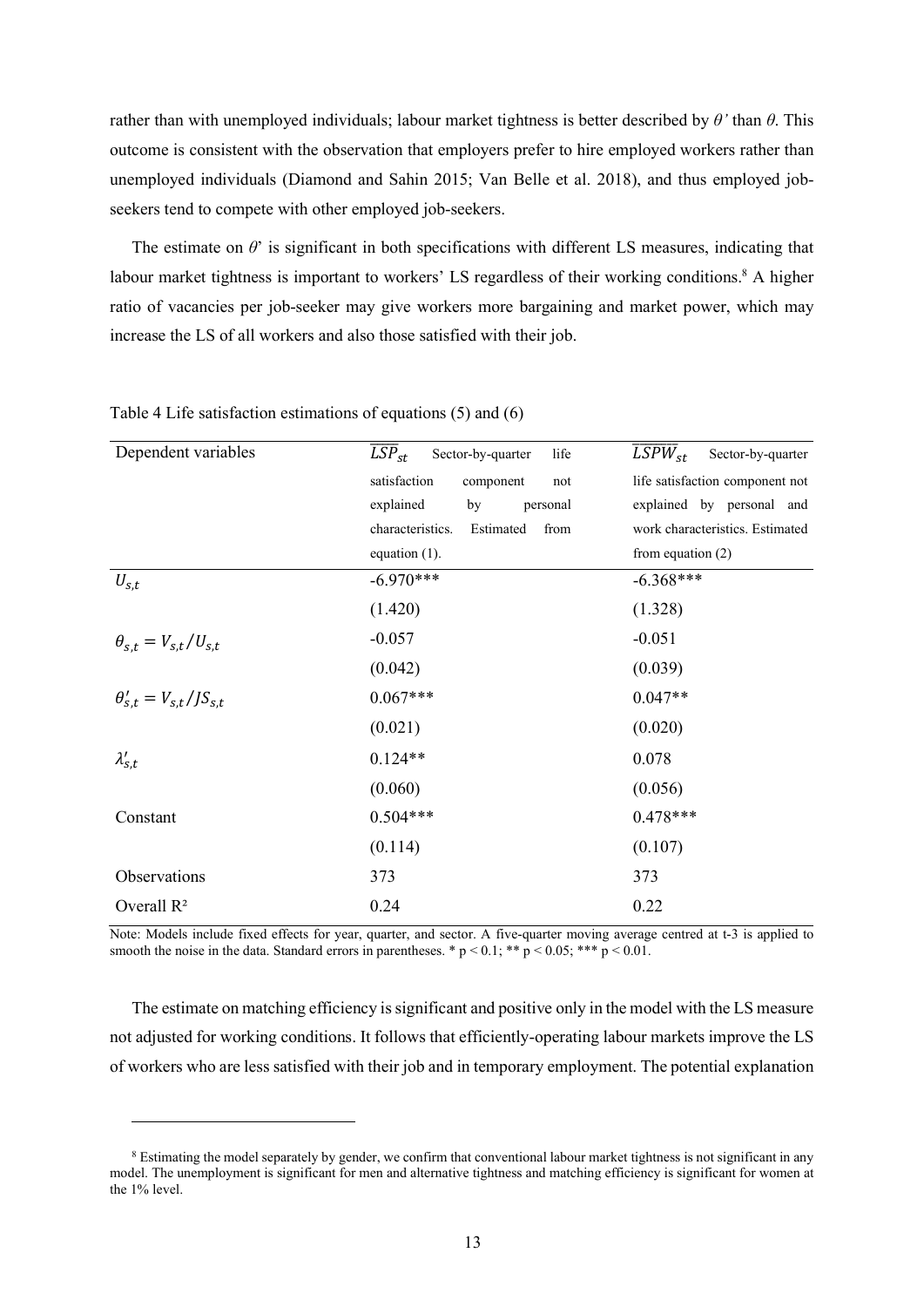is that this group of workers is more likely to search for a job and the higher matching efficiency eases the job-search process.

#### 4. Conclusions

In this paper, we show that labour market circumstances measured by sectoral unemployment, matching efficiency, and market tightness (Pissarides 2000; Petrongolo and Pissarides 2001) are related to the LS of employed workers. Evidence from psychology shows that LS levels are stable in the long-term, and temporary variations occur due to external circumstances (Lucas and Donnellan 2007; Lucas 2007). The results of our study confirm our main hypothesis: A worker's LS is sensitive to labour market search and matching circumstances. The novelty of our approach is of interest to two streams of literature: life satisfaction and search and matching. As far as we know, no evidence of this relationship has been documented before. We also corroborate, at the sectoral level, results from the literature (e.g. Di Tella et al. 2003) that a high unemployment rate has deleterious effects on workers' LS.

The way we calculate LS and labour market measures is very important to understanding our findings. Regarding LS measures, we assume that the concerns and circumstances of workers satisfied with their job and with a permanent contract are different from the concerns of dissatisfied workers and in temporary employment (Leuchinger et al. 2010; Bjørnskov 2014; Böckerman et al. 2011; Theodossiou and Vasileiou 2007; Origo and Pagani 2009; Muñoz de Bustillo and Pedraza 2010). Therefore, we calculate two LS measures, the first accounting only for personal characteristics and the second also accounting for working conditions.

Regarding the calculation of labour market measures, we assume that employed and unemployed job-seekers face different search and matching circumstances and probably compete for different jobs. We base this assumption on empirical evidence that shows, for example, that employers generally prefer employed to unemployed job applicants (Diamond 2011; Diamond and Sahin 2015; Van Belle et al. 2018). The calculated labour market tightness and matching efficiency build upon recent findings in the search and matching literature (Veracierto 2011; Hall and Schulhofer-Wohl 2015; Van Ours 2015; Abraham 2015; Barnichon and Figura 2015). Accordingly, we first broaden the definition of job-seekers to construct an alternative measure of labour market tightness. Second, in order to incorporate labour force heterogeneity and the role of employed job-seekers, we expand the standard matching function by using more accurate definitions of labour supply and demand (Jolivet 2009; Sedláček 2016; Pedraza et al. 2018).

Our findings imply that when there are more vacant jobs per job-seeker and higher matching efficiency, workers' LS is also higher. A higher number of vacancies per job-seeker increases the bargaining power of every worker, regardless of whether they are satisfied with their job and have a permanent contract. Therefore, the positive relationship holds for both LS measures. Labour market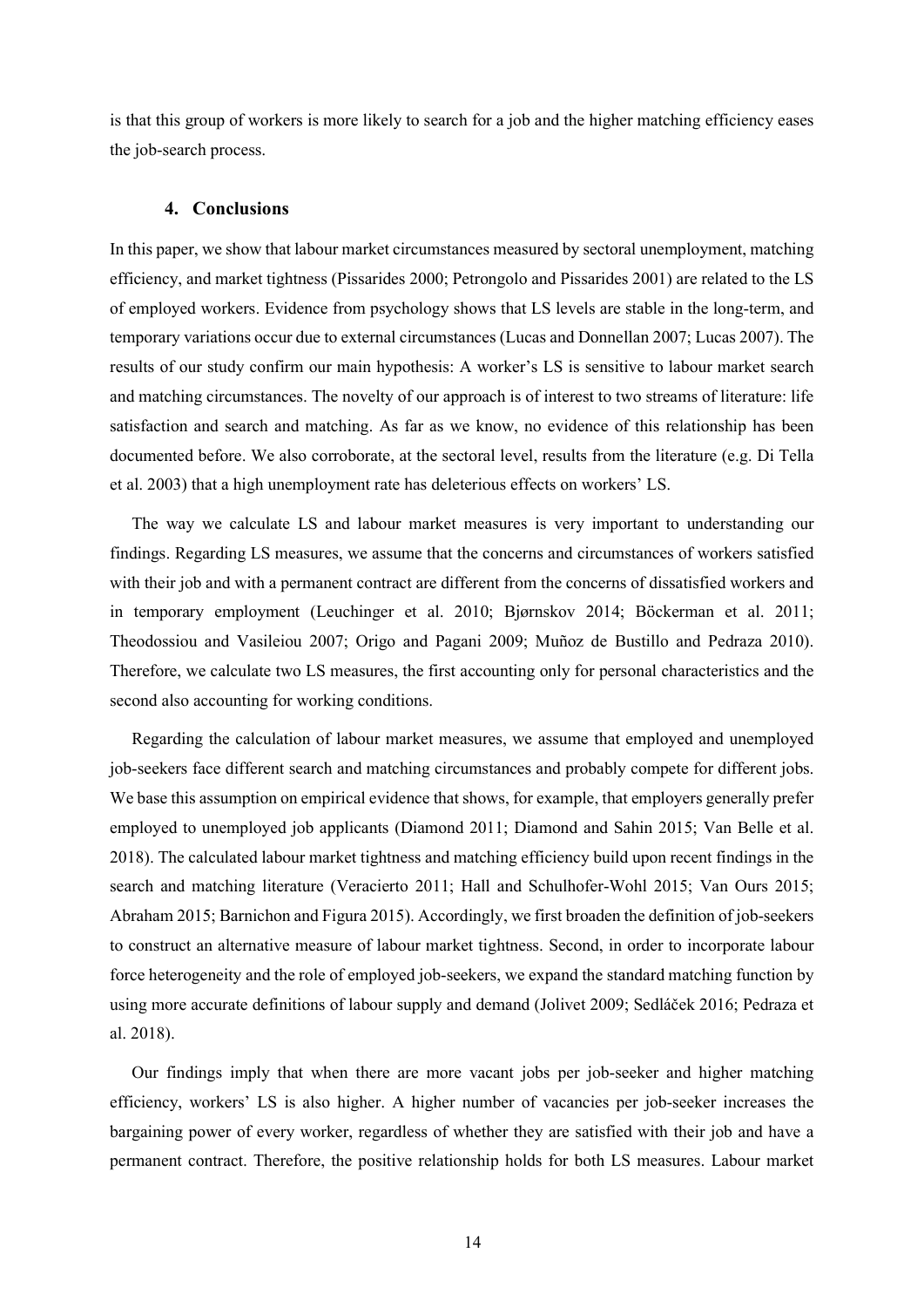matching efficiency is related only with the LS measure that does not account for working conditions. A possible interpretation is that workers who are less satisfied with their job and in temporary employment are more likely to look for another job (Gerritsen and Høj 2013). More research is required before reaching additional conclusions at the individual level.

Our findings have relevant policy implications. Policy measures that increase the number of vacancies, such as activating demand for labour, have the potential to improve the LS of the entire employed population. If the number of vacancies per job seeker increased, employed job-seekers would have more chances to find their match, and employed individuals not looking for a job would be in a better position to negotiate their current wages and conditions. Measures to improve the efficiency of job-matching, ranging from education and training aimed at better matching labour demand and workers' skills to reducing information frictions, e.g. by supporting match-making technologies, have probably a stronger effect on the well-being of job seekers.

Despite the strengths and novelty of the current study, it has limitations that should be noted and taken into consideration in future research. First, although the sectoral approach is commonly used in the search and matching literature (Sahin et al. 2013; Broersma and van Ours 1999), it implies assuming that job-seekers look for a job and explore search and matching circumstances within the sector in which they are currently working. There is evidence that a job-search is very often conducted across different sectors (Abraham 2015). Second, the paper focuses on employed workers and the conclusion cannot be extrapolated to the whole labour force. Finally, we have explored a specific country during a specific period. Our future research efforts will focus on testing the consistency of the above findings when exploring other countries and other aggregation levels, beyond the sectoral approach.

#### 5. Acknowledgement

The scientific output expressed does not imply a policy position of the European Commission. Neither the European Commission nor any person acting on behalf of the Commission is responsible for use that may be made of this publication. The authors would like to acknowledge the Marie Curie Initial Training Networks (FP7-PEOPLE-2013-ITN) project 'EDUWORKS: Crossing borders in the comprehensive investigation of labour market matching processes: An EU-wide, trans-disciplinary, multilevel and science-practice-bridging training network'. The authors are grateful to WageIndicator Foundation for data from its web-survey. Martin Guzi acknowledges support from the Grant Agency of Masaryk University (MUNI/A/1123/2017 and MUNI/A/1118/2018). The authors would also like to acknowledge www.webdatanet.eu (Cost action IS1004) and to thank participants at the AIAS lunch seminar for their comments and suggestions.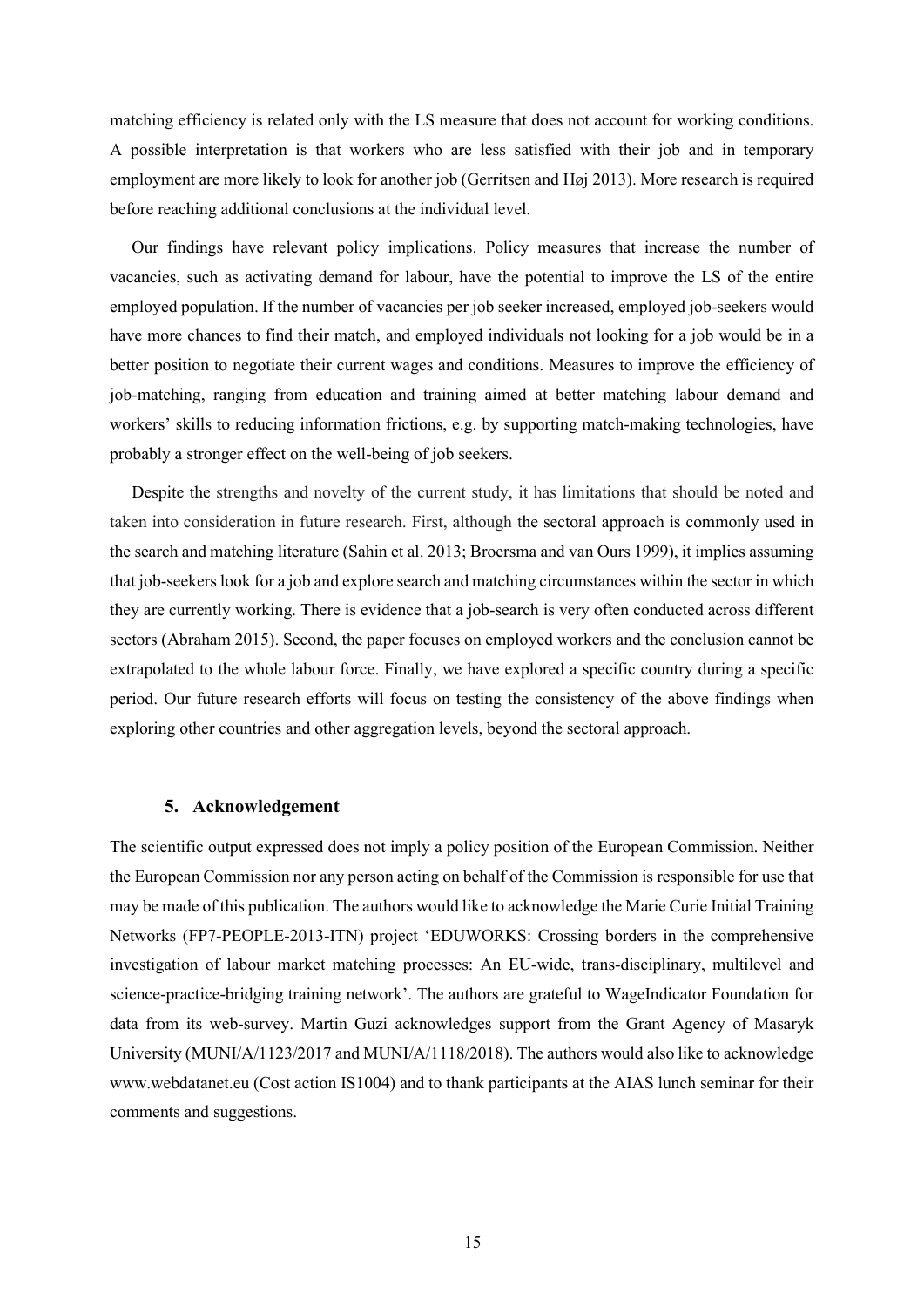#### 6. References

- Abraham, K.G. (2015). Is skill mismatch impeding U.S. economic recovery? Industrial and Labor Relations Review, 68(2), pp.291–313.
- Akay, A., Constant, A., Giulietti, C., & Guzi, M. (2017). Ethnic diversity and well-being. Journal of Population Economics, 30(1), pp.265–306.
- Barnichon, R. & Figura, A. (2015). Labor market heterogeneity and the aggregate matching function. American Economic Journal: Macroeconomics, 7(4), pp.222–249.
- Biswas-Diener, R., Kashdan, T.B., & King, L.A. (2009) Two traditions of happiness research, not two distinct types of happiness, The Journal of Positive Psychology, 4:3, 208-211.
- Bjørnskov, C. (2014). Do Economic Reforms Alleviate Subjective Well-Being Losses of Economic Crises? Journal of Happiness Studies, 15(1), pp.163–182.
- Blanchflower, D.G., Bell, D. N., Montagnoli, A., & Moro, M. (2014). The Happiness Trade-Off between Unemployment and Inflation. Journal of Money, Credit and Banking, 46(S2), pp.117–141.
- Böckerman, P., Ilmakunnas, P., & Johansson, E. (2011). Job security and employee well-being: Evidence from matched survey and register data. Labour Economics, 18(4), pp.547–554.
- Broersma, L. & Van Ours, J.C. (1999). Job Searchers, Job Matches and the Elasticity of Matching. Labour Economics, 6(1), pp.77–93.
- Diamond, P. (2011). Unemployment, vacancies, wages. American Economic Review, 101(4), pp.1045– 1072.
- Diamond P.A. & Sahin A. (2015). Shifts in the Beveridge Curve. To appear in Research in Economics, vol.69 issue 1, pp.18-25.
- Dickerson, A. & Green, F. (2012). Fears and realisations of employment insecurity. *Labour Economics*, 19(2), pp.198–210.
- Dluhosch, B. & Horgos, D. (2013). Trading Up the Happiness Ladder. Social Indicators Research, 113(3), pp.973–990.
- Fabo, B. & Kahanec, M. (2018). Can a voluntary web survey be useful beyond explorative research? International Journal of Social Research Methodology, 21(5), pp.591-601.
- Gerritsen, M. & Høj, J. (2013). The Dutch Labour Market, OECD Publishing.
- Guzi, M. & Pedraza, P. de (2015). A web survey analysis of subjective well-being. International Journal of Manpower, 36(1), pp.48–67.
- Hall, R. & Schulhofer-Wohl, S. (2015). Measuring job-finding rates and matching efficiency with heterogeneous job-seekers. NBER Working paper series, Working paper 20939.
- Jolivet, G. (2009). A longitudinal analyses of search frictions and matching in the U.S. labor market. Labour Economics 16 (2009) 121-134.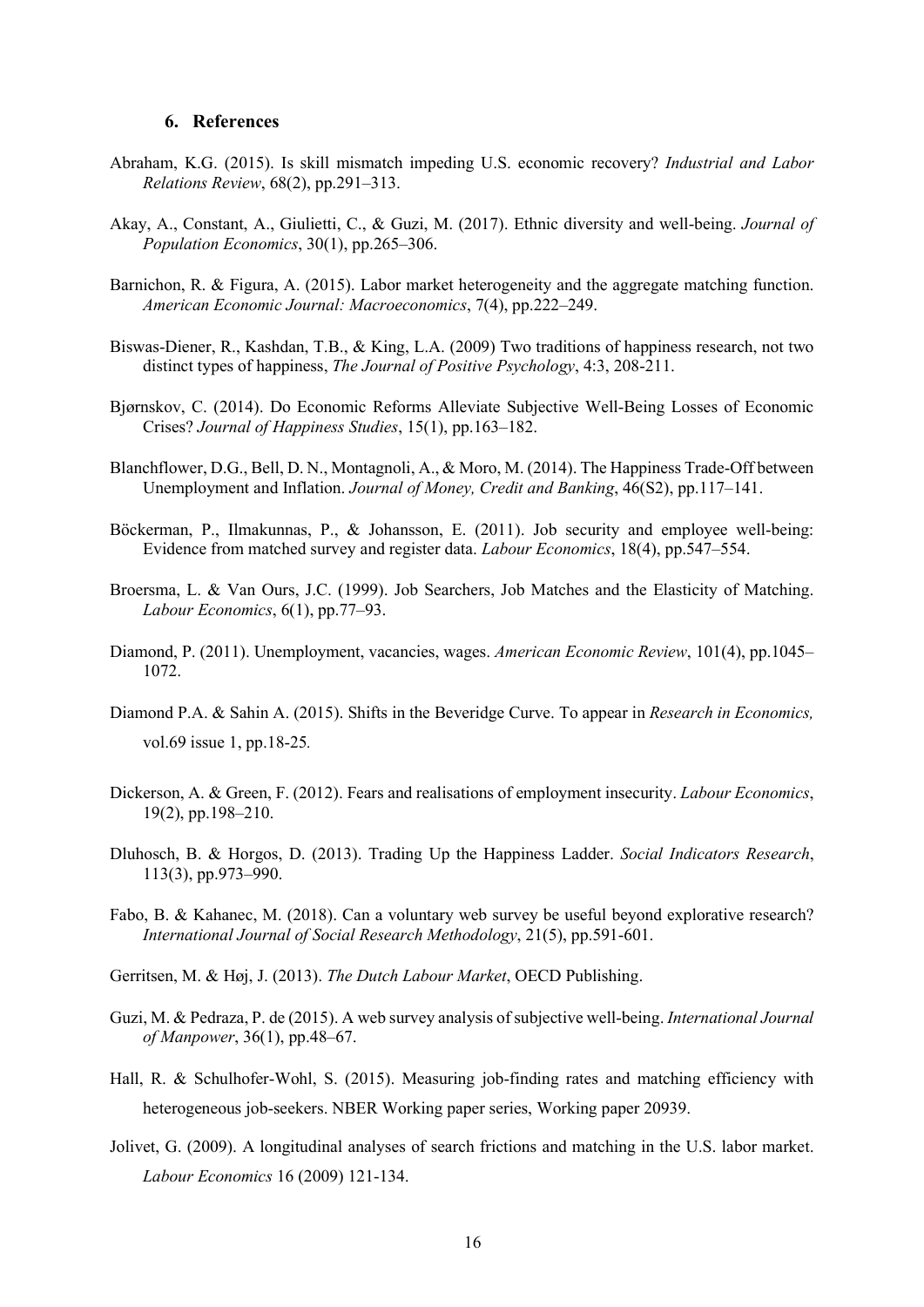- Kahn, L.M. (2012). Temporary jobs and job search effort in Europe. Labour Economics, 19(1), pp.113– 128.
- Kahneman, D. & Sugden, R. (2005). Experienced utility as a standard of policy evaluation. Environmental and Resource Economics, 32(1), pp.161–181.
- Kureková, L.M., Beblavý, M., & Thum-Thysen, A. (2015). Using online vacancies and web surveys to analyse the labour market: a methodological inquiry. IZA Journal of Labor Economics, 4(1), p.18.
- Lucas, R.E. (2007). Personality and the Pursuit of Happiness. Social and Personality Psychology Compass 1/1 (2007): 168–182.
- Lucas, R.E. & Donnellan, M.B. (2007). How stable is happiness? Using the STARTS model to estimate the stability of life satisfaction. Journal of Research in Personality 41 (2007) 1091-1098.
- Lucas, R.E., Clark, A.E., Georgellis, Y., & Diener, E. (2003). Reexamining adaptation and the set point model of happiness: reactions to changes in marital status. Journal of Personality and Social Psychology, 84, 527–539.
- Luechinger, S., Meier, S., & Stutzer, A. (2010). Why does unemployment hurt the employed?: Evidence from the life satisfaction gap between the public and the private sector. Journal of Human Resources, 45(4), pp.998–1045.
- McKee-Ryan, F.M., Kinicki, A.J., Song, Z., & Wanber, C.R. (2005). Psychological and Physical Well-Being During Unemployment: A Meta-Analytic Study. Journal of Applied Psychology, Vol. 90, No. 1, 53–76.
- Muñoz de Bustillo, R. & Pedraza, P. de (2010). Determinants of job insecurity in five European countries. European Journal of Industrial Relations, 16(1), pp.5–20.
- Origo, F. & Pagani, L. (2009). Flexicurity and job satisfaction in Europe: The importance of perceived and actual job stability for well-being at work. Labour Economics, 16(5), pp.547–555.
- Paul, K.I., & Moser, K. (2009). Unemployment impairs mental health. Journal of Vocational Behaviour, 74 (2009), pp. 264-282
- Pedraza, P. de, Tijdens, K.G., & Muñoz de Bustillo, R. (2007). Sample bias, weights and efficiency of weights in a continuous web voluntary survey, Amsterdam Institute for Advanced labour Studies, University of Amsterdam.
- Pedraza, P. de, Tijdens, K.G., & Muñoz de Bustillo, R. (2010). A Spanish Continuous Volunteer Web Survey: Sample Bias, Weighting and Efficiency. Revista Espanola De Investigaciones Sociologicas, (131), pp.109–130.
- Pedraza, P. de, Visintin, S., & Tijdens, K.G. (2018). The Dutch labour market matching function before and after the crisis. International Journal of Manpower, vol 39, issue 8, pp. 1010-1031.
- Pedraza, P. de, Visintin, S., Tijdens, K.G. & Kishmihok, G. (2019). Survey vs Scraped Data: Comparing Time Series Properties of Web and Survey Vacancy Data. IZA Journal of Labour Economics, 2019, 8 (1).
- Petrongolo, B. & Pissarides, C.A. (2001). Looking into the Black Box: A Survey of the Matching Function. Journal of Economic Literature, 39(2), pp.390–431.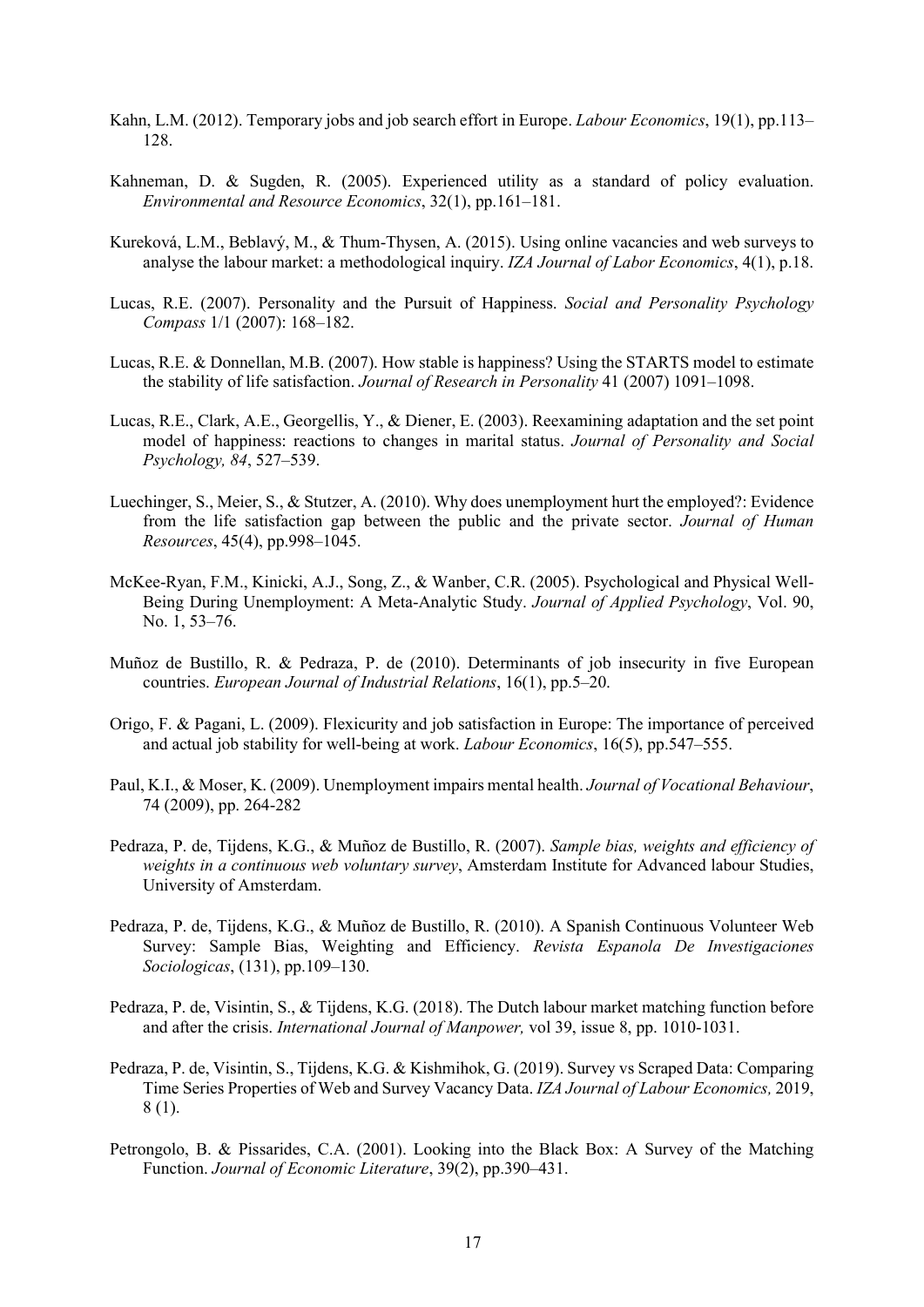- Pissarides, C.A. (2000). Equilibrium unemployment Theory, MIT second ed., Cambridge, MA: MIT Press.
- Pizzinelli, C. & Speigner, B. (2017). Matching efficiency and labour market heterogeneity in the United Kingdom. Bank of England Staff Working Paper N. 667. https://www.bankofengland.co.uk/- /media/boe/files/working-paper/2017/matching-efficiency-and-labour-market-heterogeneity-inthe-uk
- Sahin, A., Song, J., Topa, G., & Violante, G.L. (2013). Mismatch Unemployment. Staff R No. 566, Federal Reserve Bank of New York. June.
- Sedláček, P. (2016). The aggregate matching function and job search from employment and out of the labor force. Review of Economic Dynamics, 21, pp.16–28.
- Silla, I., De Cuyper, N., Gracia, F. J., Peiró, J. M., & De Witte, H. (2009). Job insecurity and well-being: Moderation by employability. Journal of Happiness Studies, 10(6), pp.739–751.
- Steinmetz, S., Bianchi, A., Tijdens, K., & Biffignandi, S. (2014). Improving web survey quality: Potentials and constraints of propensity score adjustments. In Online Panel Research: A Data Quality Perspective. pp. 273–298.
- Synard, J. & Gazzola, N. (2017). Happiness, eudaimonia, and other holy grails: What can job loss teach us about "One-size-fits-all" theories of well-being? The Journal of Positive Psychology.
- Tella, R. Di, Macculloch, R.J., & Oswald, A.J. (2001). American Economic Association Preferences over Inflation and Unemployment: Evidence from Surveys of Happiness. Source: The American Economic Review, 91(1), pp.335–341.
- Tella, R. Di, MacCulloch, R., & Oswald, A.J. (2003). The Macroeconomics of Happiness. Review of Economics and Statistics, 85(4), pp.809–827.
- Theodossiou, I. & Vasileiou, E. (2007). Making the risk of job loss a way of life: Does it affect job satisfaction? Research in Economics, 61(2), pp.71–83.
- Tijdens, K.G., Van Klaveren, M., Bispinck, R., Dribbusch, H., & Öz, F. (2014). Wage and workforce adjustments in the economic crisis in Germany and the Netherlands. European Journal of Industrial Relations, 20, pp.165–183.
- Tijdens, K.G. & Osse, P. (2016). WageIndicator continuous web-survey on work and wages. Dataset. Data available at: https://datasets.iza.org/dataset/59/wageindicator-survey
- Van Belle, E., Di Stasio, V., Caers, R., De Couck, M., & Baert, S., (2018). Why Are Employers Put Off by Long Spells of Unemployment? European Sociological Review, 34(6), pp. 694-710.
- Van Ours, J.C. (2015). The Great Recession was not so great. Labour Economics 34, 1-12.
- Veracierto, M. (2011). Worker Flows and Matching Efficiency. Federal Reserve Bank of Chicago Economic Perspectives, pp.147–169.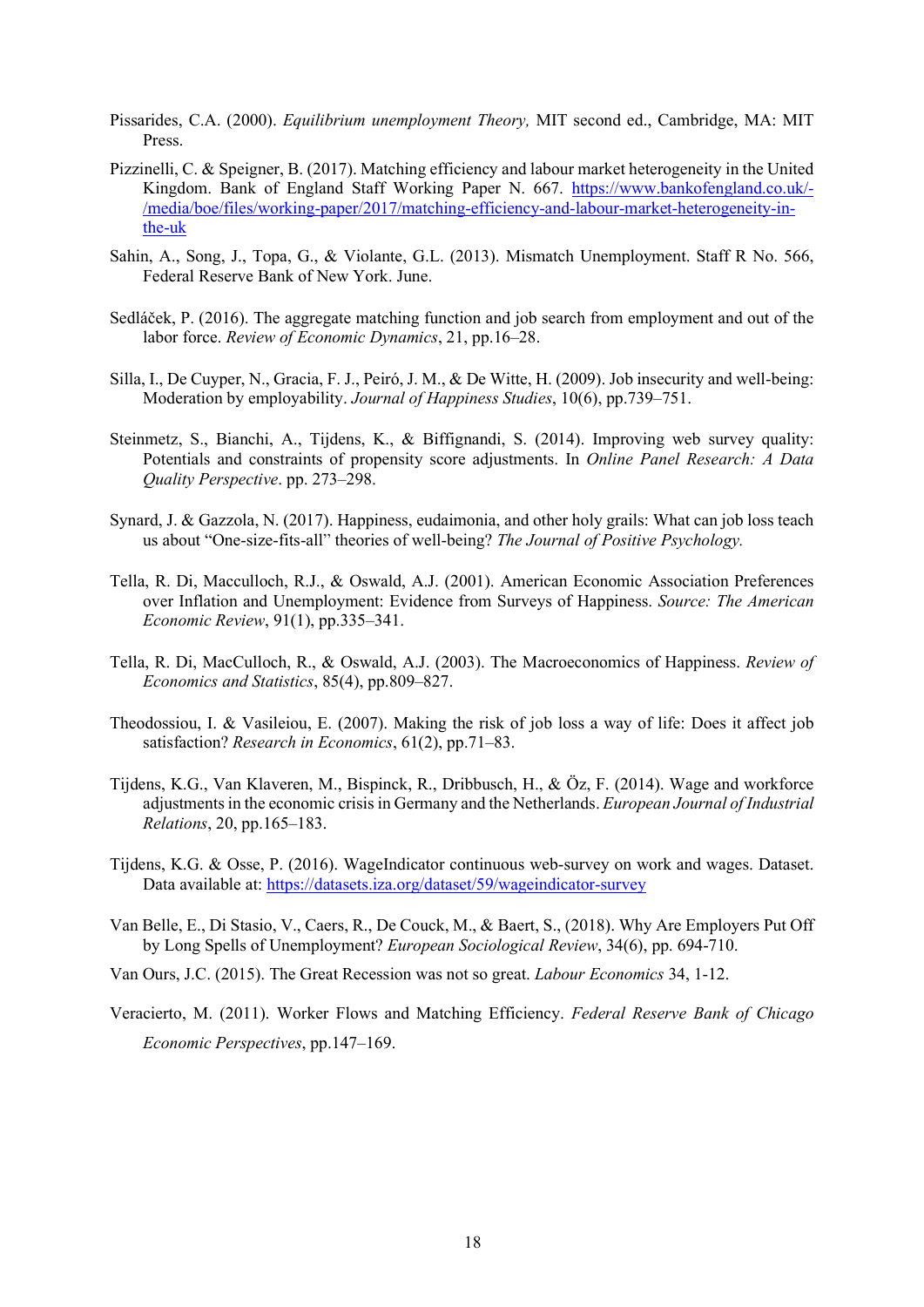#### Appendix 1

Table A1 Classification of 14 sectors based on NACE Rev2.

| A Agriculture, forestry and fishing                                                    |
|----------------------------------------------------------------------------------------|
| B Mining and quarrying                                                                 |
| C Manufacturing                                                                        |
|                                                                                        |
| D&E Electricity, gas, steam and air conditioning supply; Water supply; sewerage, waste |
| management and remediation activities                                                  |
| F Construction                                                                         |
| G Wholesale and retail trade; repair of motor vehicles and motorcycles                 |
| H&J Transportation and storage; Information and communication                          |
| I Accommodation and food service activities                                            |
| K Financial and insurance activities                                                   |
| L&M&N Real estate activities; Professional, scientific and technical activities;       |
| Administrative and support service activities                                          |
| O Public administration and defence; compulsory social security                        |
| P Education                                                                            |
| Q Human health and social work activities                                              |
| R&S Arts, entertainment and recreation; Other service activities                       |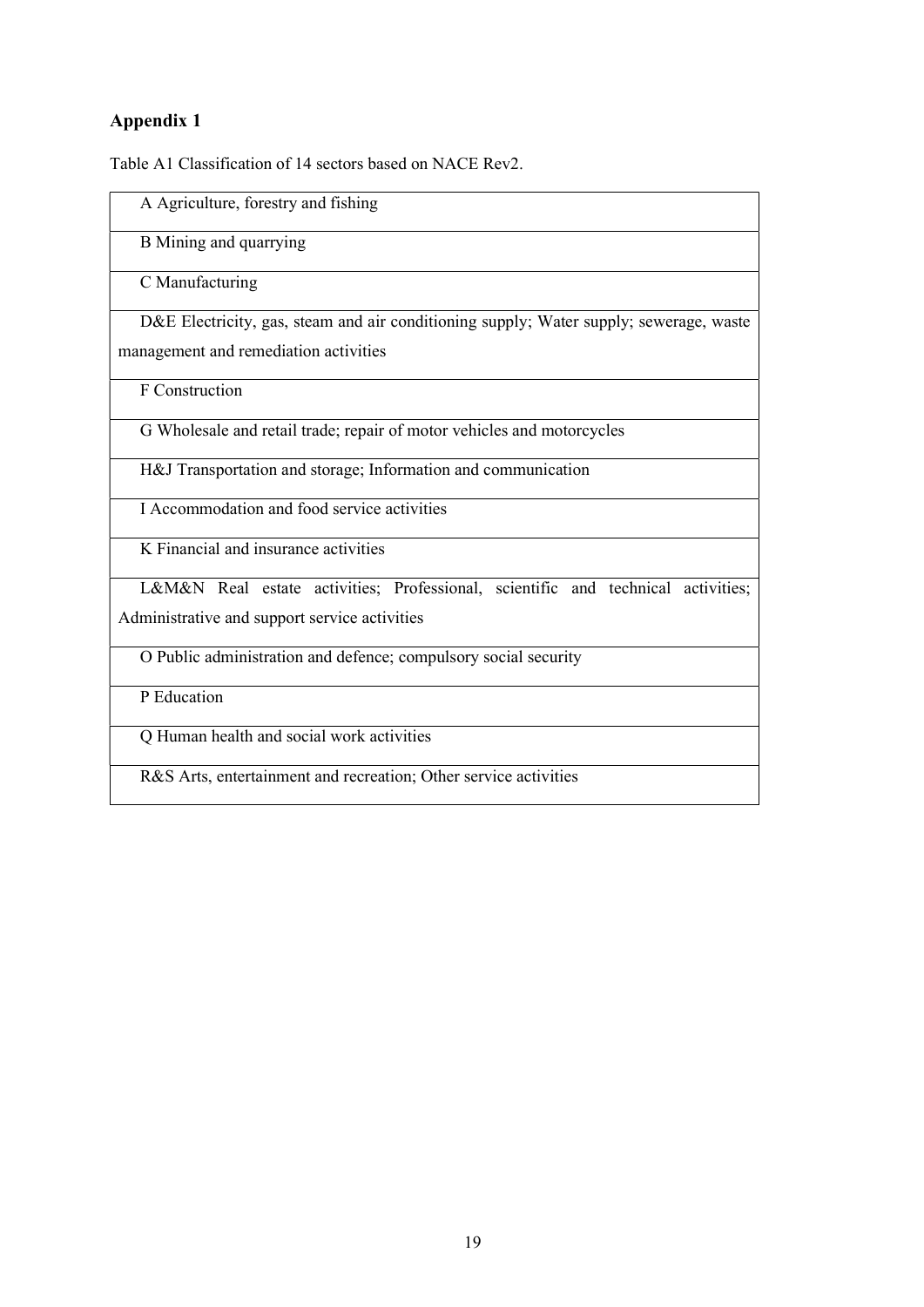|                       | Mean | S.D. | Min      | Max |
|-----------------------|------|------|----------|-----|
| Life-satisfaction     | 7.26 | 1.56 | 1        | 10  |
| Female                | 0.44 | 0.50 | $\theta$ | 1   |
| Married               | 0.43 | 0.49 | $\Omega$ |     |
| Widowed               | 0.01 | 0.08 | 0        |     |
| Divorced              | 0.09 | 0.28 | $\theta$ | 1   |
| Never married         | 0.48 | 0.50 | $\theta$ |     |
| Education (ISCED 1)   | 0.02 | 0.13 | $\theta$ | 1   |
| Education (ISCED 2)   | 0.19 | 0.39 | $\Omega$ |     |
| Education (ISCED 3-4) | 0.44 | 0.50 | $\theta$ | 1   |
| Education (ISCED 5)   | 0.35 | 0.48 | $\theta$ |     |
| Education (ISCED 6)   | 0.01 | 0.08 | $\Omega$ |     |
| Age                   | 36.3 | 10.7 | 18       | 60  |
| Rural residence       | 0.30 | 0.46 | $\Omega$ | 1   |
| Gross hourly wage     | 16.8 | 12.5 | 1.7      | 173 |
| Satisfaction with job | 3.60 | 1.14 | 1        | 5   |
| Permanent contract    | 0.77 | 0.42 | 0        |     |

Table A2 Descriptive statistics

Source: WageIndicator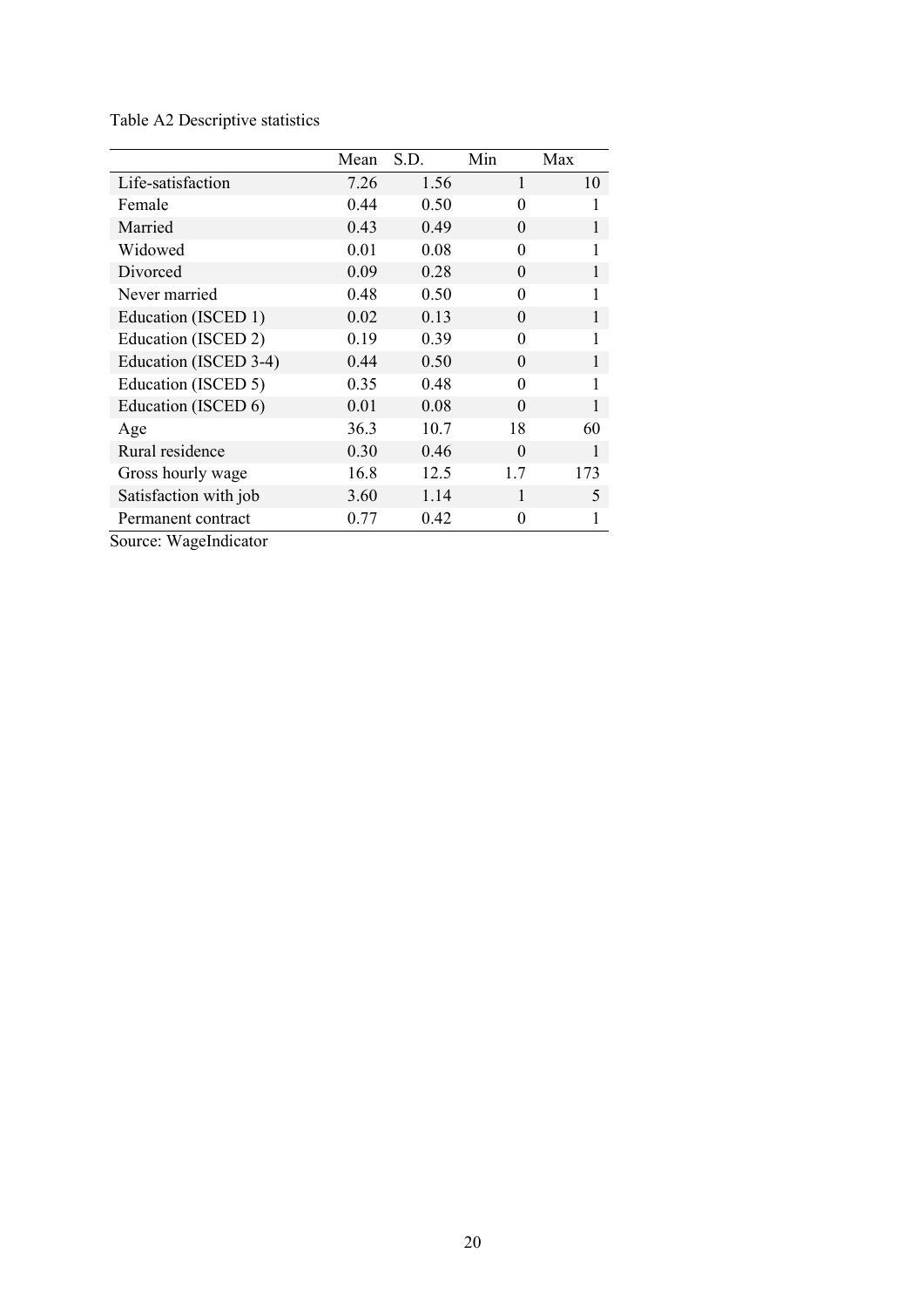#### Appendix 2 Inclusion of unemployed without a previous sector

We used European LFS data for unemployment. We assigned a sector to unemployed individuals according to their previous job's sector. Taking only these unemployed people with a previous sector into account would have omitted from the analyses (Broesma and van Ours 1999) unemployed people without previous jobs. These are mainly young new entrants and women attempting to re-join the labour force. In order to assign them to a sector, we assume that each sector of activity is a labour market segment, that unemployed workers search in a labour market segment in which they are more likely to find a job, and that the aggregated probabilities of unemployed workers without previous sectors of finding a job in each specific sector equals the employment of that sector as a proportion of total employment. This is the method used and tested by Pedraza et al. (2018). They use this method to generate a category of unemployed people that they assume to be a proxy for potential new entrants or re-entrants in each sector (Unewentrants).

$$
U_{\text{newentrantsi},t} = U_{u,t} \frac{E_{i,t}}{\sum_{i=1}^{n} E_{i,t}}
$$

Where  $U_{u,t}$  is the total number of unemployed people in quarter t whose sector is unknown.  $E_{i,t}$  is the number of employed people in sector i in quarter t.

#### Appendix 3 S and D measures in Equation 4

The conventional matching function assumes that only unemployed workers search for jobs. Recent studies show that changes in matching efficiency can be explained by heterogeneities in both sides of the labour market. Ignoring different types of job-seekers and vacancies in the matching function produces an omitted variable bias in the estimated matching efficiency (Veracierto 2011; Barnichon and Figura 2015; Sedlacek 2016; Pizzinelli and Speigner 2017; Sedladek 2016). Pedraza et al. (2018) show how their augmented specification improves the model's fit and displays constant returns to scale across the business cycle. They estimate the following:

$$
Log (Hs,t) = log(\lambda's,t) + \beta_1 log(Ss,t) + \beta_2 log(Ds,t) + \omegas,t (4)
$$
  
\n
$$
Ss,t = Us,t-1 + newUs,t + newentrantsUs,t + Short term Es,t + Is,t (4.1)
$$
  
\n
$$
Ds,t = Vs,t-1 + newVs,t - cancelVs,t (4.2)
$$

where  $S_{s,t}$  refers to labour supply and captures a pool of job-seekers that can generate hirings in sector s in period  $t$ . It is calculated by adding the following to the traditional measure: the number of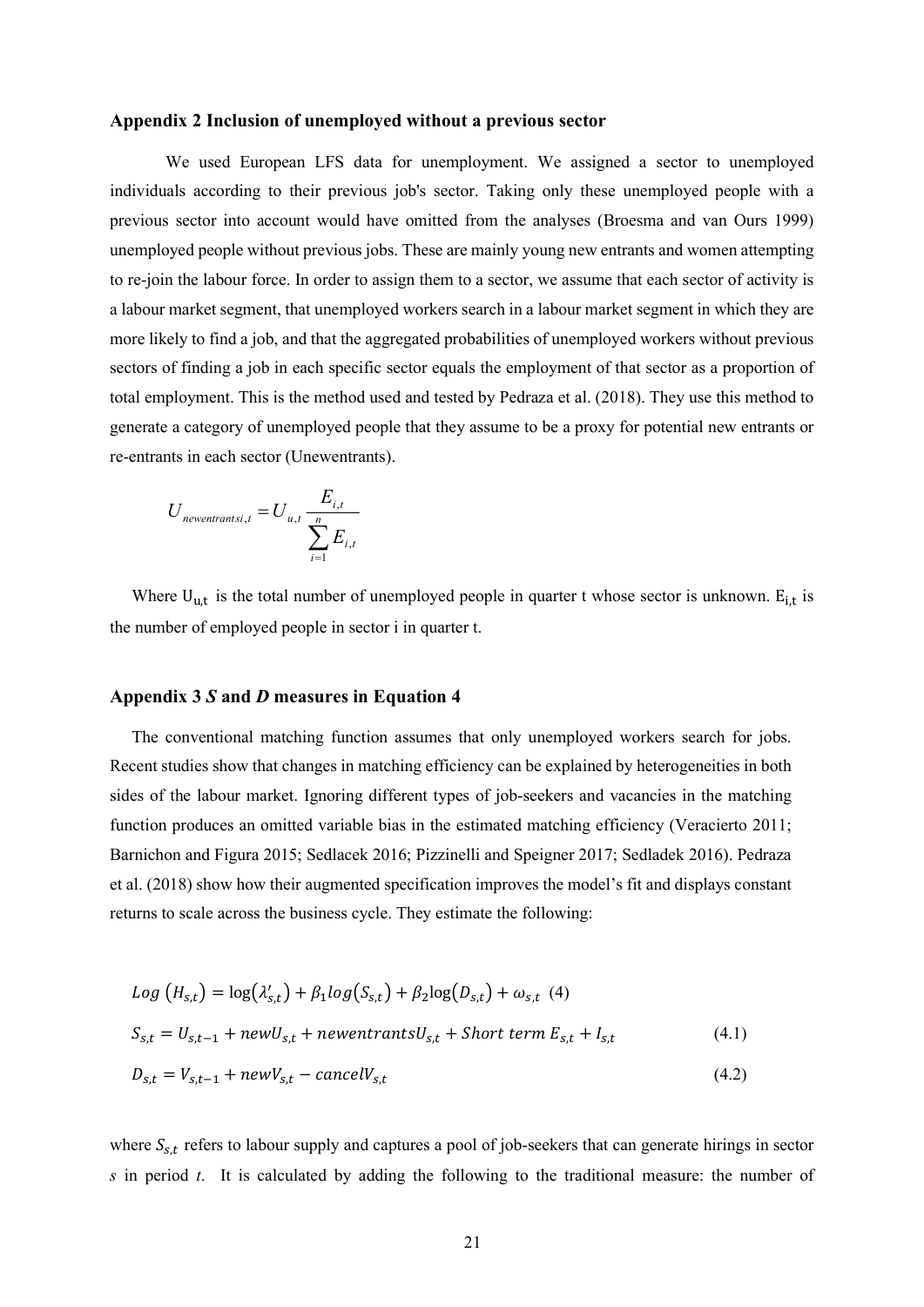unemployed workers at the end of the period t-1  $(U_{s,t-1})$ , the number of workers that enter unemployment during the first month of period t ( $newU_{s,t}$ ), plus unemployed workers without a sector that are considered to be new entrants in the labour force (newentrants $U_{s,t}$ ), plus the number of shortterm employed workers that have found their current job during the last year (Short term  $E_{s,t}$ ), plus a proportion of inactive workers that have worked before in that sector and that may generate hires as they can re-enter the labour force  $(I_{s,t})$ .  $D_{s,t}$  refers to labour demand, a pool of posted vacancies that can generate hirings in sector  $s$  in period  $t$ . The measure is calculated by adding the following to the traditional measure: the number of posted vacancies in sector s at the end of period  $t-1$  ( $V_{s,t-1}$ ), the new vacancies posted during period t which is the flow of newly-posted vacancies ( $newV_{s,t}$ ), minus the number of vacancies that were cancelled during period t. By using the aforementioned more accurate measures of labour supply  $(S_{s,t})$  and labour demand  $(D_{s,t})$  in equation (4), we are able to obtain more precise estimates of the matching efficiency  $(\lambda'_{s,t})$ . We follow stylized facts from the literature to obtain robust estimates of matching efficiency and a labour market tightness measure that is relevant to employed workers. This appendix is not intended to be a complete review to motivate the specification of equation 4, but rather a short description of how it has been calculated. Our final goal is to avoid omitted variable bias in the estimations of matching efficiency (e.g. Barnichon and Figura 2015; Sedlacek 2016; Pizzinelli and Speigner 2017; Pedraza et al . 2018). The results from estimating equations (3) and (4) are presented in Table 3. Column 1 (2) presents the estimation of the standard matching function (augmented specification of the matching function). Both estimations show a good fit in terms of the R-squared measure. The augmented specification fits the data better and adjusts well to the business cycle (Pedraza et al. 2018).

We therefore proceed with the augmented specification to estimate labour market matching efficiency  $\lambda'_{s,t}$  for the second-stage (Equation 4).